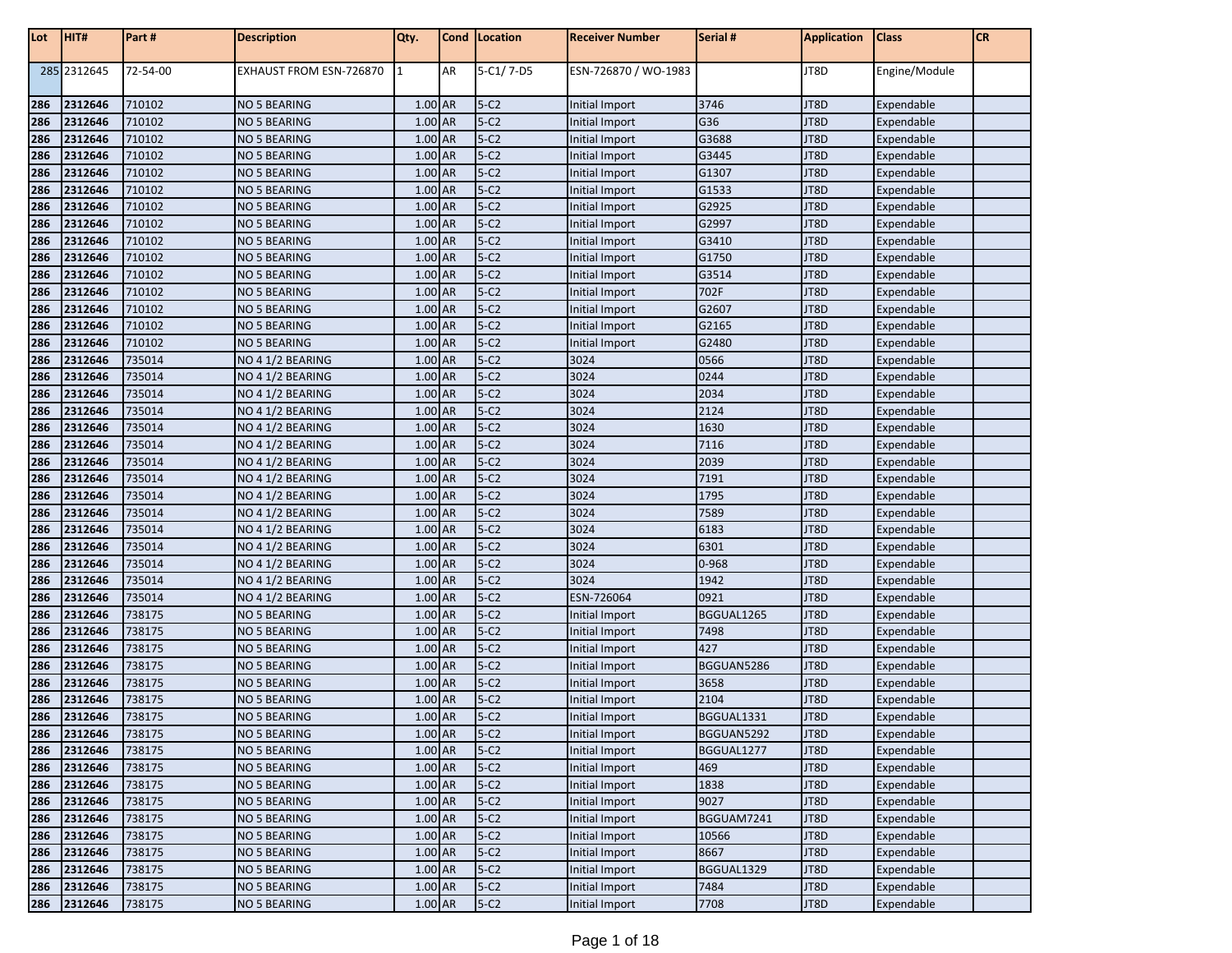| Lot        | HIT#               | Part#            | <b>Description</b>       | Qty.                 | Cond   Location  | <b>Receiver Number</b> | Serial #             | <b>Application</b> | <b>Class</b>             | <b>CR</b> |
|------------|--------------------|------------------|--------------------------|----------------------|------------------|------------------------|----------------------|--------------------|--------------------------|-----------|
| 286        | 2312646            | 738175           | <b>NO 5 BEARING</b>      | 1.00 AR              | $5-C2$           | <b>Initial Import</b>  | 8271                 | JT8D               | Expendable               |           |
| 286        | 2312646            | 738175           | <b>NO 5 BEARING</b>      | 1.00 AR              | $5-C2$           | <b>Initial Import</b>  | 13                   | JT8D               | Expendable               |           |
| 286        | 2312646            | 738175           | <b>NO 5 BEARING</b>      | 1.00 AR              | $5-C2$           | Initial Import         | BGGUAM7176           | JT8D               | Expendable               |           |
| 286        | 2312646            | 738175           | <b>NO 5 BEARING</b>      | 1.00 AR              | $5-C2$           | Initial Import         | 3201                 | JT8D               | Expendable               |           |
| 286        | 2312646            | 738175           | <b>NO 5 BEARING</b>      | 1.00 AR              | $5-C2$           | Initial Import         | BGGUAL1336           | JT8D               | Expendable               |           |
| 286        | 2312646            | 738175           | <b>NO 5 BEARING</b>      | 1.00 AR              | $5-C2$           | Initial Import         | 7709                 | JT8D               | Expendable               |           |
| 286        | 2312646            | 738175           | <b>NO 5 BEARING</b>      | 1.00 AR              | $5-C2$           | Initial Import         | BGGUAL1251           | JT8D               | Expendable               |           |
| 286        | 2312646            | 738175           | <b>NO 5 BEARING</b>      | 1.00 AR              | $5-C2$           | Initial Import         | 7992                 | JT8D               | Expendable               |           |
| 286        | 2312646            | 738175           | <b>NO 5 BEARING</b>      | 1.00 AR              | $5-C2$           | Initial Import         | 8169                 | JT8D               | Expendable               |           |
| 286        | 2312646            | 739483           | <b>NO 3 BEARING</b>      | 1.00 AR              | $5-C2$           | Initial Import         | BCWKAJ1673           | JT8D               | Expendable               |           |
| 286        | 2312646            | 739483           | <b>NO 3 BEARING</b>      | 1.00 AR              | $5-C2$           | Initial Import         | 4773                 | JT8D               | Expendable               |           |
| 286        | 2312646            | 739483           | <b>NO 3 BEARING</b>      | 1.00 AR              | $5-C2$           | Initial Import         | 6089                 | JT8D               | Expendable               |           |
| 286        | 2312646            | 739483           | <b>NO 3 BEARING</b>      | 1.00 AR              | $5-C2$           | Initial Import         | 7922                 | JT8D               | Expendable               |           |
| 286        | 2312646            | 739483           | <b>NO 3 BEARING</b>      | 1.00 AR              | $5-C2$           | Initial Import         | BCWKAH5003           | JT8D               | Expendable               |           |
| 286        | 2312646            | 739483           | <b>NO 3 BEARING</b>      | 1.00 AR              | $5-C2$           | Initial Import         | BCWKAH5067           | JT8D               | Expendable               |           |
| 286        | 2312646            | 739483           | <b>NO 3 BEARING</b>      | 1.00 AR              | $5-C2$           | Initial Import         | BCWKAH8963           | JT8D               | Expendable               |           |
| 286        | 2312646            | 739483           | <b>NO 3 BEARING</b>      | 1.00 AR              | $5-C2$           | Initial Import         | 4660                 | JT8D               | Expendable               |           |
| 286        | 2312646            | 739483           | <b>NO 3 BEARING</b>      | 1.00 AR              | $5-C2$           | Initial Import         | 8526                 | JT8D               | Expendable               |           |
| 286        | 2312646            | 739483           | <b>NO 3 BEARING</b>      | 1.00 AR              | $5-C2$           | Initial Import         | 7040                 | JT8D               | Expendable               |           |
| 286        | 2312646            | 739483           | <b>NO 3 BEARING</b>      | 1.00 AR              | $5-C2$           | Initial Import         | BCWKAH4711           | JT8D               | Expendable               |           |
| 286        | 2312646            | 739483           | <b>NO 3 BEARING</b>      | 1.00 AR              | $5-C2$           | Initial Import         | 6930                 | JT8D               | Expendable               |           |
| 286        | 2312646            | 739483           | <b>NO 3 BEARING</b>      | 1.00 AR              | $5-C2$           | Initial Import         | BCWKAJ0385           | JT8D               | Expendable               |           |
| 286        | 2312646            | 739483           | <b>NO 3 BEARING</b>      | 1.00 AR              | $5-C2$           | Initial Import         | 7836                 | JT8D               | Expendable               |           |
| 286        | 2312646            | 745532           | C-2 BLADES               | 1.00 OH              | $5-C2$           | Initial Import         | N/A                  | JT8D               | Expendable               |           |
| 286        | 2312646            | 745532           | C-2 BLADES               | 1.00 OH              | $5-C2$           | Initial Import         | <b>LAN552</b>        | JT8D               | Expendable               |           |
| 286        | 2312646            | 745532           | C-2 BLADES               | 1.00 OH              | $5-C2$           | Initial Import         | <b>LAN541</b>        | JT8D               | Expendable               |           |
| 286        | 2312646            | 745532           | C-2 BLADES               | 1.00 OH              | $5-C2$           | *7840                  | N/A                  | JT8D               | Expendable               |           |
| 286        | 2312646            | 745532           | C-2 BLADES               | 1.00 OH              | $5-C2$           | *7841                  | N/A                  | JT8D               | Expendable               |           |
| 286        | 2312646            | 745532           | C-2 BLADES               | 1.00 OH              | $5-C2$           | *7842                  | N/A                  | JT8D               | Expendable               |           |
| 286        | 2312646            | 745532           | C-2 BLADES               | 1.00 OH              | $5-C2$           | *7843                  | N/A                  | JT8D               | Expendable               |           |
| 286        | 2312646            | 745532           | C-2 BLADES               | 1.00 OH              | $5-C2$           | *7844                  | N/A                  | JT8D               | Expendable               |           |
| 286        | 2312646            | 745532           | C-2 BLADES               | 1.00 OH              | $5-C2$           | *7845                  | N/A                  | JT8D               | Expendable               |           |
| 286        | 2312646            | 745532           | C-2 BLADES               | 1.00 OH              | $5-C2$           | *7846                  | N/A                  | JT8D               | Expendable               |           |
| 286        | 2312646            | 745532           | C-2 BLADES               | 1.00 OH              | $5-C2$           | *7847                  | N/A                  | JT8D               | Expendable               |           |
| 286        | 2312646            | 745532           | C-2 BLADES               | 1.00 OH<br>$1.00$ OH | $5-C2$           | *7848                  | N/A                  | JT8D               | Expendable               |           |
| 286        | 2312646            | 745532           | C-2 BLADES               |                      | $5-C2$           | *7849                  | N/A                  | JT8D               | Expendable               |           |
| 286        | 2312646            | 745532           | C-2 BLADES               | 1.00 OH              | $5-C2$           | *7850                  | N/A                  | JT8D               | Expendable               |           |
| 286        | 2312646<br>2312646 | 745532           | C-2 BLADES               | 1.00 OH<br>$1.00$ OH | $5-C2$           | *7851                  | N/A                  | JT8D               | Expendable               |           |
| 286        |                    | 745532<br>745532 | C-2 BLADES               | $1.00$ OH            | $5-C2$<br>$5-C2$ | *7852                  | N/A<br><b>LAN554</b> | JT8D<br>JT8D       | Expendable<br>Expendable |           |
| 286<br>286 | 2312646<br>2312646 | 745532           | C-2 BLADES<br>C-2 BLADES | 1.00 OH              | $5-C2$           | *7853<br>*7854         | <b>LAN536</b>        | JT8D               | Expendable               |           |
| 286        | 2312646            | 745532           | C-2 BLADES               | $1.00$ OH            | $5-C2$           | *7855                  | <b>LAN545</b>        | JT8D               | Expendable               |           |
| 286        | 2312646            | 745532           | C-2 BLADES               | $1.00$ OH            | $5-C2$           | *7856                  | <b>LAN535</b>        | JT8D               | Expendable               |           |
| 286        | 2312646            | 745532           | C-2 BLADES               | 1.00 OH              | $5-C2$           | *7857                  | <b>LAN563</b>        | JT8D               | Expendable               |           |
| 286        | 2312646            | 745532           | C-2 BLADES               | 1.00 OH              | $5-C2$           | *7858                  | <b>LAN558</b>        | JT8D               | Expendable               |           |
| 286        | 2312646            | 745532           | C-2 BLADES               | 1.00 OH              | $5-C2$           | *7859                  | <b>LAN559</b>        | JT8D               | Expendable               |           |
| 286        | 2312646            | 745532           | C-2 BLADES               | 1.00 OH              | $5-C2$           | *7860                  | <b>LAN655</b>        | JT8D               | Expendable               |           |
| 286        | 2312646            | 745532           | C-2 BLADES               | 1.00 OH              | $5-C2$           | *7861                  | <b>LAN564</b>        | JT8D               | Expendable               |           |
| 286        | 2312646            | 745532           | C-2 BLADES               | 1.00 OH              | $5-C2$           | *7862                  | <b>LAN549</b>        | JT8D               | Expendable               |           |
| 286        | 2312646            | 745532           | C-2 BLADES               | 1.00 OH              | $5-C2$           | *7863                  | <b>LAN528</b>        | JT8D               | Expendable               |           |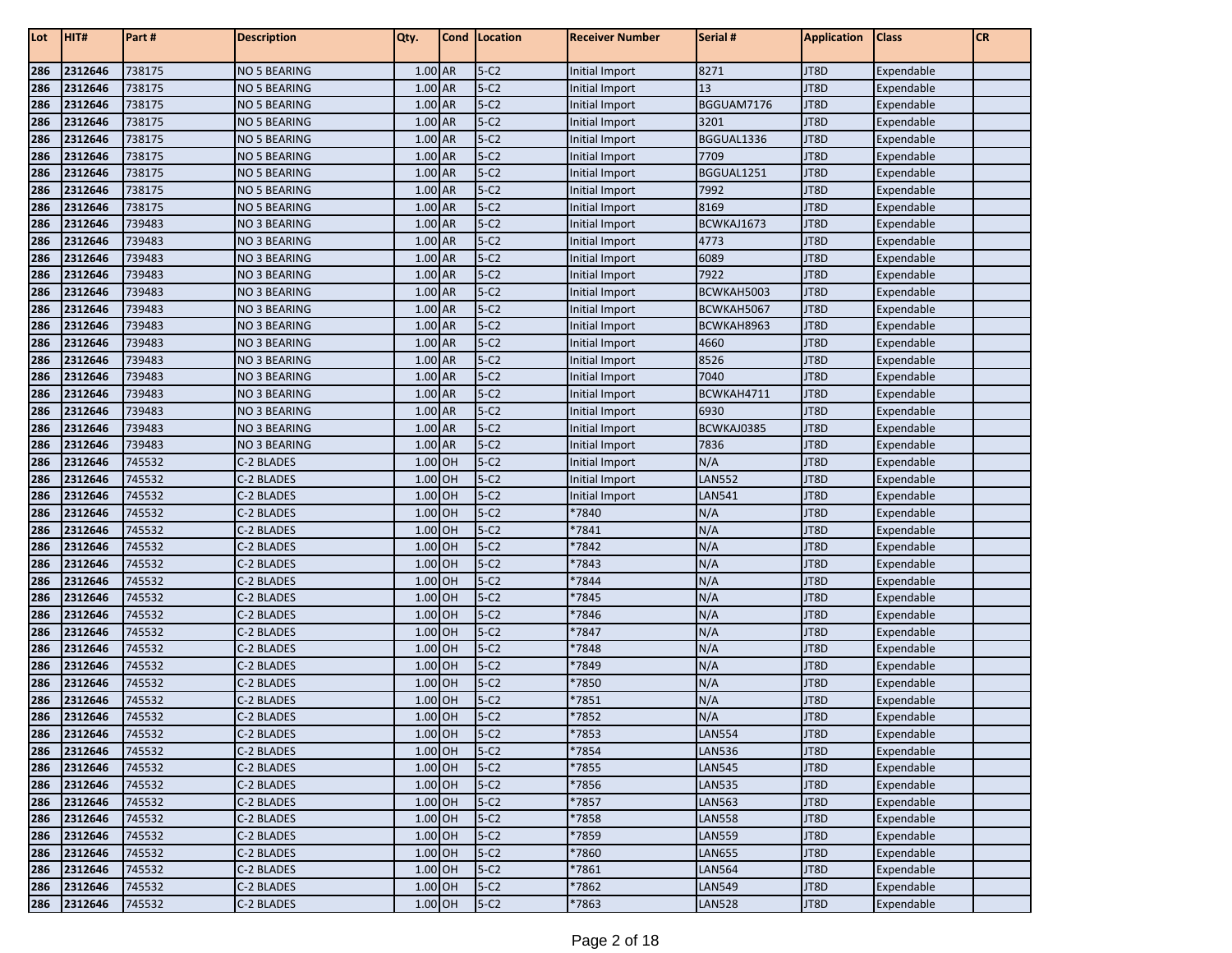| Lot        | HIT#               | Part#            | <b>Description</b>                   | Qty.               | Cond | Location         | <b>Receiver Number</b> | Serial #       | <b>Application</b> | <b>Class</b>             | <b>CR</b> |
|------------|--------------------|------------------|--------------------------------------|--------------------|------|------------------|------------------------|----------------|--------------------|--------------------------|-----------|
| 286        | 2312646            | 745532           | C-2 BLADES                           | 1.00 OH            |      | $5-C2$           | *7864                  | <b>LAN553</b>  | JT8D               | Expendable               |           |
| 286        | 2312646            | 745532           | C-2 BLADES                           | 1.00               | OH   | $5-C2$           | *7865                  | <b>LAN557</b>  | JT8D               | Expendable               |           |
| 286        | 2312646            | 745532           | C-2 BLADES                           | 1.00 OH            |      | $5-C2$           | *7867                  | <b>LAN547</b>  | JT8D               | Expendable               |           |
| 286        | 2312646            | 745532           | C-2 BLADES                           | 1.00 OH            |      | $5-C2$           | *7868                  | <b>LAN556</b>  | JT8D               | Expendable               |           |
| 286        | 2312646            | 745532           | C-2 BLADES                           | 1.00 OH            |      | $5-C2$           | *7869                  | <b>LAN565</b>  | JT8D               | Expendable               |           |
| 286        | 2312646            | 745532           | C-2 BLADES                           | 1.00 OH            |      | $5-C2$           | *7870                  | <b>LAN550</b>  | JT8D               | Expendable               |           |
| 286        | 2312646            | 745532           | C-2 BLADES                           | 1.00 OH            |      | $5-C2$           | *7871                  | <b>LAN530</b>  | JT8D               | Expendable               |           |
| 286        | 2312646            | 745532           | C-2 BLADES                           | 1.00 OH            |      | $5-C2$           | *7872                  | <b>LAN533</b>  | JT8D               | Expendable               |           |
| 286        | 2312646            | 745532           | C-2 BLADES                           | 1.00 OH            |      | $5-C2$           | *7873                  | <b>LAN542</b>  | JT8D               | Expendable               |           |
| 286        | 2312646            | 745532           | C-2 BLADES                           | 1.00 OH            |      | $5-C2$           | *7874                  | <b>LAN529</b>  | JT8D               | Expendable               |           |
| 286        | 2312646            | 745532           | C-2 BLADES                           | 1.00 OH            |      | $5-C2$           | *7875                  | <b>LAN562</b>  | JT8D               | Expendable               |           |
| 286        | 2312646            | 745532           | C-2 BLADES                           | 1.00 OH            |      | $5-C2$           | *7876                  | <b>LAN534</b>  | JT8D               | Expendable               |           |
| 286        | 2312646            | 745532           | C-2 BLADES                           | 1.00 OH            |      | $5-C2$           | *7877                  | <b>LAN543</b>  | JT8D               | Expendable               |           |
| 286        | 2312646            | 745532           | C-2 BLADES                           | 1.00 OH            |      | $5-C2$           | *7878                  | <b>LAN538</b>  | JT8D               | Expendable               |           |
| 286        | 2312646            | 745532           | C-2 BLADES                           | 1.00 OH            |      | $5-C2$           | *7879                  | <b>LAN561</b>  | JT8D               | Expendable               |           |
| 286        | 2312646            | 745532           | C-2 BLADES                           | 1.00 OH            |      | $5-C2$           | *7880                  | <b>LAN566</b>  | JT8D               | Expendable               |           |
| 286        | 2312646            | 745532           | C-2 BLADES                           | 1.00 OH            |      | $5-C2$           | *7881                  | <b>LAN687</b>  | JT8D               | Expendable               |           |
| 286        | 2312646            | 745532           | C-2 BLADES                           | 1.00 OH            |      | $5-C2$           | *7882                  | <b>LAN548</b>  | JT8D               | Expendable               |           |
| 286        | 2312646            | 745532           | C-2 BLADES                           | 1.00 OH            |      | $5-C2$           | *7883                  | <b>LAN551</b>  | JT8D               | Expendable               |           |
| 286        | 2312646            | 745532           | C-2 BLADES                           | 1.00 OH            |      | $5-C2$           | *7884                  | <b>LAN532</b>  | JT8D               | Expendable               |           |
| 286        | 2312646            | 745532           | C-2 BLADES                           | 1.00 OH            |      | $5-C2$           | *7885                  | <b>LAN531</b>  | JT8D               | Expendable               |           |
| 286        | 2312646            | 745532           | C-2 BLADES                           | 1.00 OH            |      | $5-C2$           | *7886                  | <b>LAN540</b>  | JT8D               | Expendable               |           |
| 286        | 2312646            | 745532           | C-2 BLADES                           | 1.00 OH            |      | $5-C2$           | *7887                  | <b>LAN560</b>  | JT8D               | Expendable               |           |
| 286        | 2312646            | 745532           | C-2 BLADES                           | 1.00 OH            |      | $5-C2$           | *7888                  | <b>LAN539</b>  | JT8D               | Expendable               |           |
| 286        | 2312646            | 745532           | C-2 BLADES                           | 1.00 OH            |      | $5-C2$           | *7889                  | <b>LAN555</b>  | JT8D               | Expendable               |           |
| 286        | 2312646            | 745532           | C-2 BLADES                           | 1.00 OH            |      | $5-C2$           | *7890                  | <b>LAN544</b>  | JT8D               | Expendable               |           |
| 286        | 2312646            | 745532           | C-2 BLADES                           | 1.00 OH            |      | $5-C2$           | *7891                  | <b>LAN527</b>  | JT8D               | Expendable               |           |
| 286        | 2312646            | 746402           | C-2 BLADES                           | 23.00 OH           |      | $5-C2$           | <b>Initial Import</b>  | N/A            | JT8D               | Expendable               |           |
| 286        | 2312646            | 751166           | NO 4 1/2 BEARING                     | 1.00 AR            |      | $5-C2$           | 3024                   | J4127          | JT8D               | Expendable               |           |
| 286        | 2312646            | 751166           | NO 4 1/2 BEARING                     | 1.00 AR            |      | $5-C2$           | 3024                   | J4080          | JT8D               | Expendable               |           |
| 286        | 2312646            | 751166           | NO 4 1/2 BEARING                     | 1.00 AR            |      | $5-C2$           | 3024                   | J0904          | JT8D               | Expendable               |           |
| 286        | 2312646            | 751166           | NO 4 1/2 BEARING                     | 1.00 AR            |      | $5-C2$           | 3024                   | J4351          | JT8D               | Expendable               |           |
| 286        | 2312646            | 751166<br>751166 | NO 4 1/2 BEARING                     | 1.00 AR<br>1.00 AR |      | $5-C2$<br>$5-C2$ | 3024<br>3024           | J1926<br>J4181 | JT8D<br>JT8D       | Expendable               |           |
| 286<br>286 | 2312646<br>2312646 | 751166           | NO 4 1/2 BEARING<br>NO 4 1/2 BEARING | 1.00 AR            |      | $5-C2$           | 3024                   | J0958          | JT8D               | Expendable               |           |
| 286        | 2312646            | 751166           | NO 4 1/2 BEARING                     | $1.00$ AR          |      | $5-C2$           | 3024                   | J3273          | JT8D               | Expendable<br>Expendable |           |
| 286        | 2312646            | 751166           | NO 4 1/2 BEARING                     | 1.00 AR            |      | $5-C2$           | 3024                   | J1164          | JT8D               | Expendable               |           |
| 286        | 2312646            | 751166           |                                      | 1.00 AR            |      | $5-C2$           | 3024                   | J1828          | JT8D               |                          |           |
| 286        | 2312646            | 751166           | NO 4 1/2 BEARING<br>NO 4 1/2 BEARING | 1.00 AR            |      | $5-C2$           | 3024                   | J2409          | JT8D               | Expendable<br>Expendable |           |
| 286        | 2312646            | 751166           | NO 4 1/2 BEARING                     | 1.00 AR            |      | $5-C2$           | 3024                   | J3379          | JT8D               | Expendable               |           |
| 286        | 2312646            | 751166           | NO 4 1/2 BEARING                     | 1.00 AR            |      | $5-C2$           | 3024                   | J3084          | JT8D               | Expendable               |           |
| 286        | 2312646            | 751166           | NO 4 1/2 BEARING                     | 1.00 AR            |      | $5-C2$           | 3024                   | J2912          | JT8D               | Expendable               |           |
| 286        | 2312646            | 751166           | NO 4 1/2 BEARING                     | $1.00$ AR          |      | $5-C2$           | 3024                   | 796F           | JT8D               | Expendable               |           |
| 286        | 2312646            | 751166           | NO 4 1/2 BEARING                     | 1.00 AR            |      | $5-C2$           | 3024                   | J3386          | JT8D               | Expendable               |           |
| 286        | 2312646            | 751166           | NO 4 1/2 BEARING                     | $1.00$ AR          |      | $5-C2$           | 3024                   | J4832          | JT8D               | Expendable               |           |
| 286        | 2312646            | 751166           | NO 4 1/2 BEARING                     | $1.00$ AR          |      | $5-C2$           | 3024                   | J4126          | JT8D               | Expendable               |           |
| 286        | 2312646            | 751166           | NO 4 1/2 BEARING                     | 1.00 AR            |      | $5-C2$           | 3024                   | J2429          | JT8D               | Expendable               |           |
| 286        | 2312646            | 751166           | NO 4 1/2 BEARING                     | 1.00 AR            |      | $5-C2$           | 3024                   | J3289          | JT8D               | Expendable               |           |
| 286        | 2312646            | 751166           | NO 4 1/2 BEARING                     | 1.00 AR            |      | $5-C2$           | 3024                   | J2704          | JT8D               | Expendable               |           |
| 286        | 2312646            | 759020           | NO 2 BEARING                         | $1.00$ AR          |      | $5-C2$           | 2977                   | 0980           | JT8D               | Expendable               |           |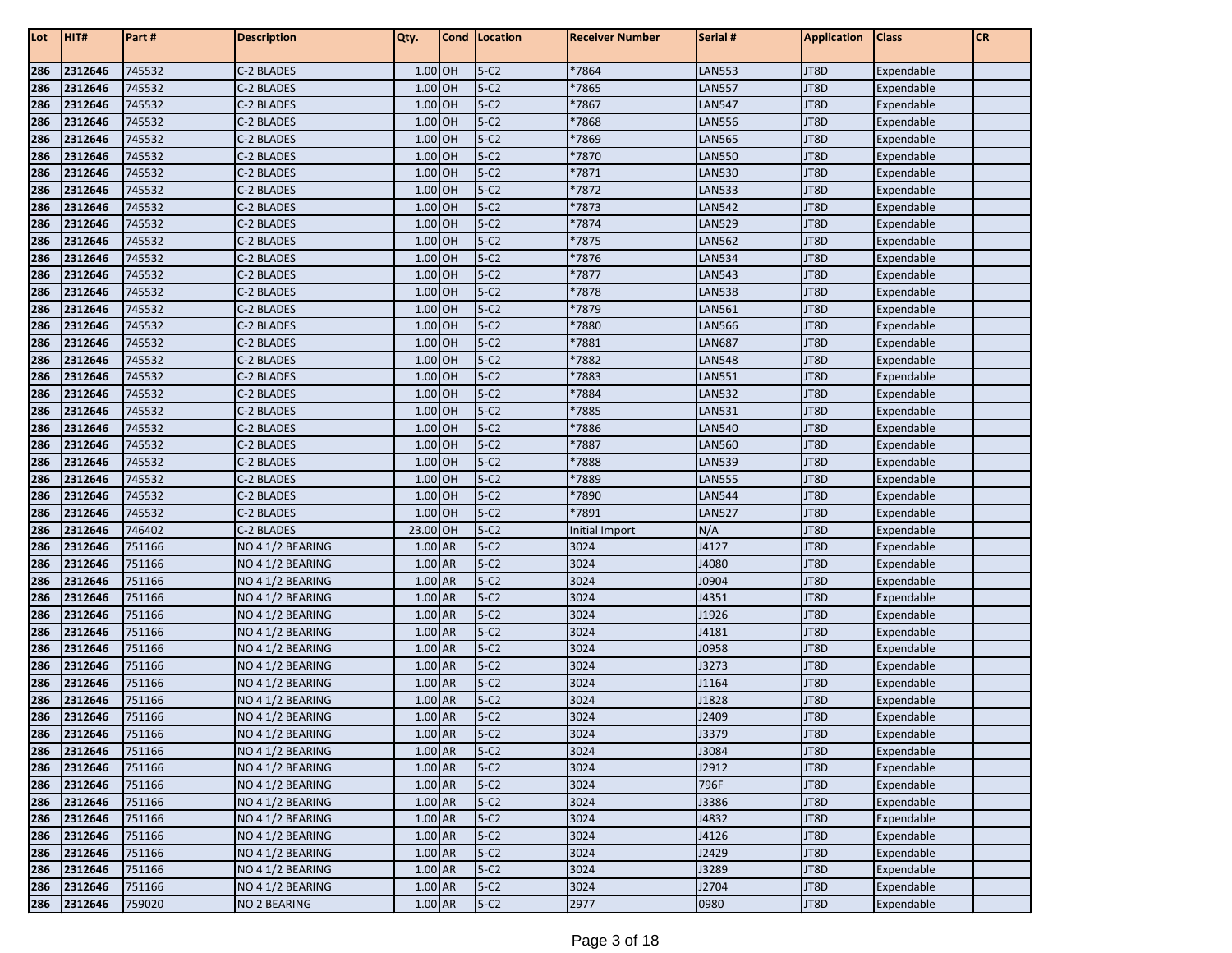| Lot        | HIT#               | Part#            | <b>Description</b>                  | Qty.               | Cond   Location  | <b>Receiver Number</b>           | Serial #       | <b>Application</b> | <b>Class</b>             | <b>CR</b> |
|------------|--------------------|------------------|-------------------------------------|--------------------|------------------|----------------------------------|----------------|--------------------|--------------------------|-----------|
| 286        | 2312646            | 770626           | NO 4 BEARING DUPLEX                 | $1.00$ AR          | $5-C2$           | Initial Import                   | $1615 - 1 - 2$ | JT8D               | Expendable               |           |
| 286        | 2312646            | 770626           | NO 4 BEARING DUPLEX                 | 1.00 AR            | $5-C2$           | Initial Import                   | 1909-1-2       | JT8D               | Expendable               |           |
| 286        | 2312646            | 770626           | NO 4 BEARING DUPLEX                 | 1.00 AR            | $5-C2$           | Initial Import                   | 1708-1-2       | JT8D               | Expendable               |           |
| 286        | 2312646            | 770626           | NO 4 BEARING DUPLEX                 | 1.00 AR            | $5-C2$           | Initial Import                   | $2057 - 1 - 2$ | JT8D               | Expendable               |           |
| 286        | 2312646            | 770626           | NO 4 BEARING DUPLEX                 | 1.00 AR            | $5-C2$           | Initial Import                   | $1611 - 1 - 2$ | JT8D               | Expendable               |           |
| 286        | 2312646            | 770626           | NO 4 BEARING DUPLEX                 | 1.00 AR            | $5-C2$           | Initial Import                   | 1504-1-2       | JT8D               | Expendable               |           |
| 286        | 2312646            | 770626           | NO 4 BEARING DUPLEX                 | 1.00 AR            | $5-C2$           | 2978                             | 16952          | JT8D               | Expendable               |           |
| 286        | 2312646            | 770626           | NO 4 BEARING DUPLEX                 | 1.00 AR            | $5-C2$           | 2979                             | 16951          | JT8D               | Expendable               |           |
| 286        | 2312646            | 770627           | NO 4 BEARING DUPLEX                 | 1.00 AR            | $5-C2$           | Initial Import                   | 4837-1-2       | JT8D               | Expendable               |           |
| 286        | 2312646            | 770627           | NO 4 BEARING DUPLEX                 | $1.00$ AR          | $5-C2$           | Initial Import                   | 4974-1-2       | JT8D               | Expendable               |           |
| 286        | 2312646            | 770627           | NO 4 BEARING DUPLEX                 | 1.00 AR            | $5-C2$           | Initial Import                   | 2795-1-2       | JT8D               | Expendable               |           |
| 286        | 2312646            | 770627           | NO 4 BEARING DUPLEX                 | 1.00 AR            | $5-C2$           | Initial Import                   | 4511-1-2       | JT8D               | Expendable               |           |
| 286        | 2312646            | 770627           | NO 4 BEARING DUPLEX                 | 1.00 AR            | $5-C2$           | Initial Import                   | 3983-1-2       | JT8D               | Expendable               |           |
| 286        | 2312646            | 770627           | NO 4 BEARING DUPLEX                 | 1.00 AR            | $5-C2$           | Initial Import                   | 3459-1-2       | JT8D               | Expendable               |           |
| 286        | 2312646            | 770627           | NO 4 BEARING DUPLEX                 | 1.00 AR            | $5-C2$           | Initial Import                   | 4973-1-2       | JT8D               | Expendable               |           |
| 286        | 2312646            | 770627           | NO 4 BEARING DUPLEX                 | 1.00 AR            | $5-C2$           | Initial Import                   | BGGUAL1453-1-2 | JT8D               | Expendable               |           |
| 286        | 2312646            | 770627           | NO 4 BEARING DUPLEX                 | 1.00 AR            | $5-C2$           | Initial Import                   | 3711-1-2       | JT8D               | Expendable               |           |
| 286        | 2312646            | 770627           | NO 4 BEARING DUPLEX                 | 1.00 AR            | $5-C2$           | ESN-726064                       | 4413-1-2       | JT8D               | Expendable               |           |
| 286        | 2312646            | 804061           | NO 3 BEARING                        | 1.00 AR            | $5-C2$           | 2989                             | 201R           | JT8D               | Expendable               |           |
| 286        | 2312646            | 807202           | C-2 BLADES                          | 23.00 OH           | $5-C2$           | Initial Import                   | N/A            | JT8D               | Expendable               |           |
| 286        | 2312646            | 815718           | NO 4 1/2 BEARING                    | 1.00 AR            | $5-C2$           | 3024                             | BA01AH0283     | JT8D               | Expendable               |           |
| 286        | 2312646            | 815718           | NO 4 1/2 BEARING                    | 1.00 AR            | $5-C2$           | 3024                             | BKLBCF3811     | JT8D               | Expendable               |           |
| 286        | 2312646            | 815718           | NO 4 1/2 BEARING                    | 1.00 AR            | $5-C2$           | 3024                             | BKLBCF3754     | JT8D               | Expendable               |           |
| 286        | 2312646            | 815718           | NO 4 1/2 BEARING                    | 1.00 AR            | $5-C2$           | 3024                             | BKLBCF3721     | JT8D               | Expendable               |           |
| 286        | 2312646            | 815733           | NO 4 1/2 BEARING                    | $1.00$ AR          | $5-C2$           | 3024                             | BKLBDE0684     | JT8D               | Expendable               |           |
| 286        | 2312646            | 815733           | NO 4 1/2 BEARING                    | 1.00 AR            | $5-C2$           | 3024                             | BA01AH2329     | JT8D               | Expendable               |           |
| 286        | 2312646            | 815733           | NO 4 1/2 BEARING                    | 1.00 AR            | $5-C2$           | 3024                             | BA01AH2216     | JT8D               | Expendable               |           |
| 286        | 2312646            | 815733           | NO 4 1/2 BEARING                    | 1.00 AR            | $5-C2$           | 3024                             | BKLBDD9458     | JT8D               | Expendable               |           |
| 286        | 2312646            | 815733           | NO 4 1/2 BEARING                    | 1.00 AR            | $5-C2$           | 3024<br>3024                     | BKLBDE0631     | JT8D               | Expendable               |           |
| 286        | 2312646            | 815733           | NO 4 1/2 BEARING                    | 1.00 AR<br>1.00 AR | $5-C2$<br>$5-C2$ | 3024                             | BA01AH1179     | JT8D<br>JT8D       | Expendable               |           |
| 286        | 2312646<br>2312647 | 815733<br>575615 | NO 4 1/2 BEARING                    | 1.00 AR            | $5-C3$           |                                  | BA01AH1027     | JT8D               | Expendable               |           |
| 287<br>287 | 2312647            | 589470           | BLADES, C-5<br><b>FAN EXIT CASE</b> | 1.00 AR            | $5 - C3$         | Initial Import                   | EF8132<br>N/A  | JT8D               | Expendable<br>Expendable |           |
| 287        | 2312647            | 623595           | THERMOCOUPLE-IMMERSION              | 1.00 AR            | $5-C3$           | Initial Import<br>Initial Import | F03-01104      | JT8D               | Expendable               |           |
|            |                    |                  |                                     |                    |                  |                                  |                |                    |                          |           |
| 287        | 2312647            | 623595           | THERMOCOUPLE-IMMERSION              | 1.00 AR            | $5-C3$           | Initial Import                   | F98-02253      | JT8D               | Expendable               |           |
| 287        | 2312647            | 623595           | THERMOCOUPLE-IMMERSION              | 1.00 AR            | $5-C3$           | Initial Import                   | F97-02577      | JT8D               | Expendable               |           |
| 287        | 2312647            | 623595           | THERMOCOUPLE-IMMERSION              | 1.00 OH            | $5-C3$           | Initial Import                   | <b>NSN</b>     | JT8D               | Expendable               |           |
| 287        | 2312647            | 623595           | THERMOCOUPLE-IMMERSION              | $1.00$ OH          | $5-C3$           | Initial Import                   | EE99299        | JT8D               | Expendable               |           |
| 287        | 2312647            | 623595           | THERMOCOUPLE-IMMERSION              | 1.00 AR            | $5-C3$           | *7700                            | F03-01103      | JT8D               | Expendable               |           |
| 287        | 2312647            | 623595           | THERMOCOUPLE-IMMERSION              | 1.00 AR            | $5-C3$           | *7704                            | F96-00957      | JT8D               | Expendable               |           |
| 287        | 2312647            | 623595           | THERMOCOUPLE-IMMERSION              | 1.00 AR            | $5-C3$           | *7705                            | F96-00954      | JT8D               | Expendable               |           |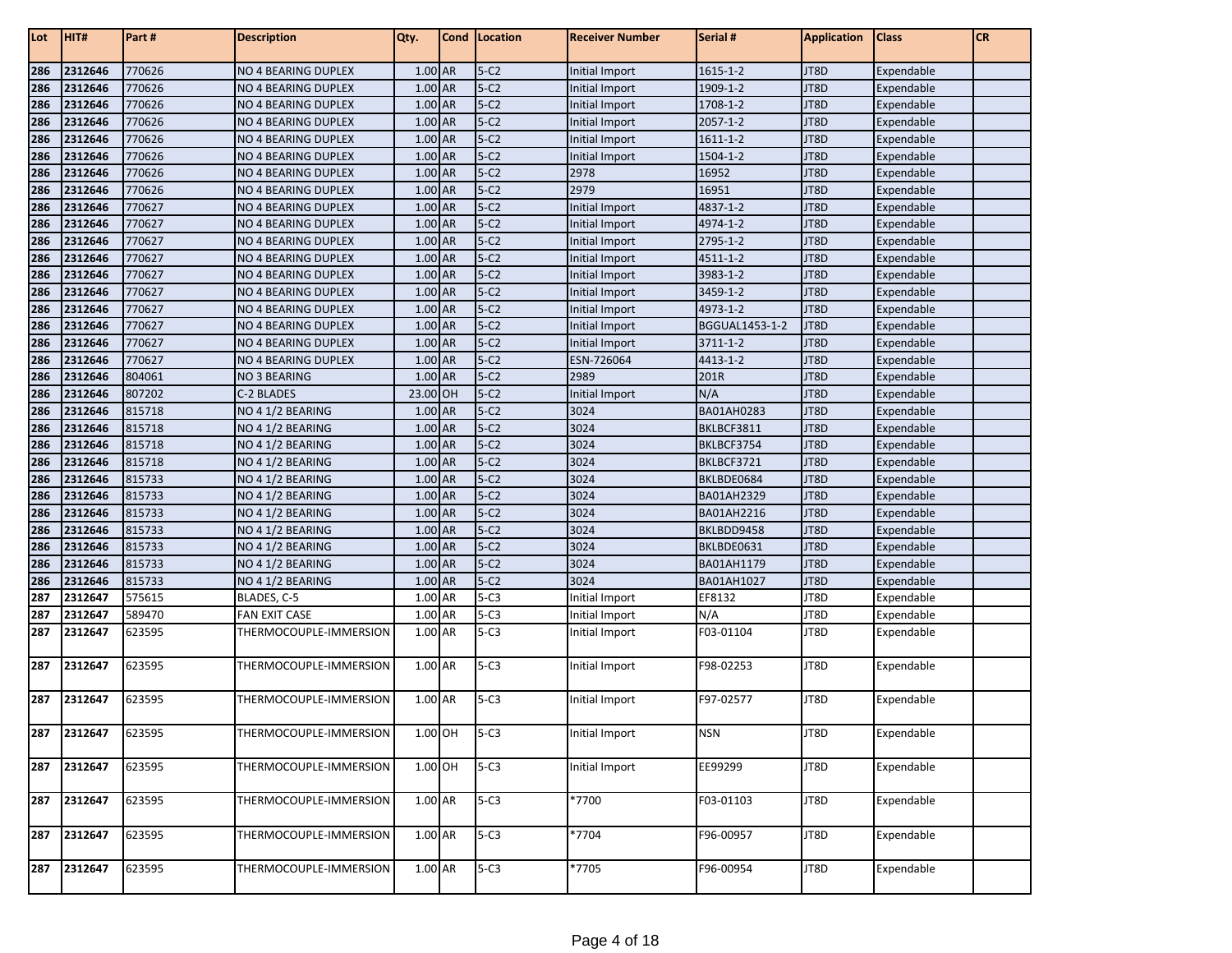| Lot | HIT#    | Part#  | <b>Description</b>     | Qty.     | Cond Location | <b>Receiver Number</b> | Serial #   | <b>Application</b> | <b>Class</b> | <b>CR</b> |
|-----|---------|--------|------------------------|----------|---------------|------------------------|------------|--------------------|--------------|-----------|
| 287 | 2312647 | 623595 | THERMOCOUPLE-IMMERSION | 1.00 AR  | $5-C3$        | *7706                  | F95-00154  | JT8D               | Expendable   |           |
| 287 | 2312647 | 623595 | THERMOCOUPLE-IMMERSION | 1.00 AR  | $5-C3$        | *7708                  | F03-01104  | JT8D               | Expendable   |           |
| 287 | 2312647 | 623595 | THERMOCOUPLE-IMMERSION | 1.00 AR  | $5-C3$        | *7709                  | F03-01103  | JT8D               | Expendable   |           |
| 287 | 2312647 | 623595 | THERMOCOUPLE-IMMERSION | 1.00 AR  | $5-C3$        | *7710                  | F96-00957  | JT8D               | Expendable   |           |
| 287 | 2312647 | 623595 | THERMOCOUPLE-IMMERSION | 1.00 AR  | $5-C3$        | *7713                  | F98-02255  | JT8D               | Expendable   |           |
| 287 | 2312647 | 623595 | THERMOCOUPLE-IMMERSION | 1.00 AR  | $5-C3$        | $*7714$                | F98-02258  | JT8D               | Expendable   |           |
| 287 | 2312647 | 623595 | THERMOCOUPLE-IMMERSION | 1.00 AR  | $5-C3$        | *7715                  | F98-02267  | JT8D               | Expendable   |           |
| 287 | 2312647 | 623595 | THERMOCOUPLE-IMMERSION | 1.00 AR  | $5-C3$        | $*7717$                | F98-02266  | JT8D               | Expendable   |           |
| 287 | 2312647 | 623595 | THERMOCOUPLE-IMMERSION | 1.00 AR  | $5-C3$        | *7718                  | F98-02251  | JT8D               | Expendable   |           |
| 287 | 2312647 | 623595 | THERMOCOUPLE-IMMERSION | 1.00 AR  | $5-C3$        | $*7719$                | F98-02262  | JT8D               | Expendable   |           |
| 287 | 2312647 | 623595 | THERMOCOUPLE-IMMERSION | 1.00 AR  | $5-C3$        | *7720                  | <b>NSN</b> | JT8D               | Expendable   |           |
| 287 | 2312647 | 623595 | THERMOCOUPLE-IMMERSION | 1.00 AR  | $5-C3$        | *7750                  | F97-02577  | JT8D               | Expendable   |           |
| 287 | 2312647 | 623595 | THERMOCOUPLE-IMMERSION | 1.00 OH  | $5-C3$        | *7765                  | <b>NSN</b> | JT8D               | Expendable   |           |
| 287 | 2312647 | 623595 | THERMOCOUPLE-IMMERSION | 1.00 OH  | $5-C3$        | *7776                  | EE99647    | JT8D               | Expendable   |           |
| 287 | 2312647 | 623595 | THERMOCOUPLE-IMMERSION | 1.00 OH  | $5-C3$        | *7779                  | EE99698    | JT8D               | Expendable   |           |
| 287 | 2312647 | 623595 | THERMOCOUPLE-IMMERSION | 1.00 OH  | $5-C3$        | *7782                  | EE99298    | JT8D               | Expendable   |           |
| 287 | 2312647 | 623595 | THERMOCOUPLE-IMMERSION | 1.00 OH  | $5-C3$        | *7785                  | EE99297    | JT8D               | Expendable   |           |
| 287 | 2312647 | 623595 | THERMOCOUPLE-IMMERSION | 1.00 OH  | $5-C3$        | *7786                  | EE99645    | JT8D               | Expendable   |           |
| 287 | 2312647 | 623595 | THERMOCOUPLE-IMMERSION | 1.00 OH  | $5-C3$        | *7787                  | EE99646    | JT8D               | Expendable   |           |
| 287 | 2312647 | 623595 | THERMOCOUPLE-IMMERSION | 1.00 OH  | $5-C3$        | *7788                  | 1104369    | JT8D               | Expendable   |           |
| 287 | 2312647 | 695501 | TIERODS, HPC           | 12.00 AR | $5-C3$        | Initial Import         | N/A        | JT8D               | Expendable   |           |
| 287 | 2312647 | 695501 | TIERODS, HPC           | 12.00 AR | $5-C3$        | Initial Import         | N/A        | JT8D               | Expendable   |           |
| 287 | 2312647 | 695501 | TIERODS, HPC           | 12.00 AR | $5-C3$        | Initial Import         | N/A        | JT8D               | Expendable   |           |
| 287 | 2312647 | 695501 | TIERODS, HPC           | 12.00 AR | $5 - C3$      | Initial Import         | N/A        | JT8D               | Expendable   |           |
| 287 | 2312647 | 695501 | TIERODS, HPC           | 12.00 AR | $5-C3$        | Initial Import         | N/A        | JT8D               | Expendable   |           |
| 287 | 2312647 | 695501 | TIERODS, HPC           | 12.00 AR | $5-C3$        | Initial Import         | N/A        | JT8D               | Expendable   |           |
| 287 | 2312647 | 695501 | TIERODS, HPC           | 12.00 AR | $5-C3$        | Initial Import         | N/A        | JT8D               | Expendable   |           |
| 287 | 2312647 | 695501 | TIERODS, HPC           | 12.00 AR | $5 - C3$      | Initial Import         | N/A        | JT8D               | Expendable   |           |
| 287 | 2312647 | 695501 | TIERODS, HPC           | 12.00 AR | $5-C3$        | Initial Import         | N/A        | JT8D               | Expendable   |           |
| 287 | 2312647 | 695501 | TIERODS, HPC           | 12.00 AR | $5-C3$        | Initial Import         | N/A        | JT8D               | Expendable   |           |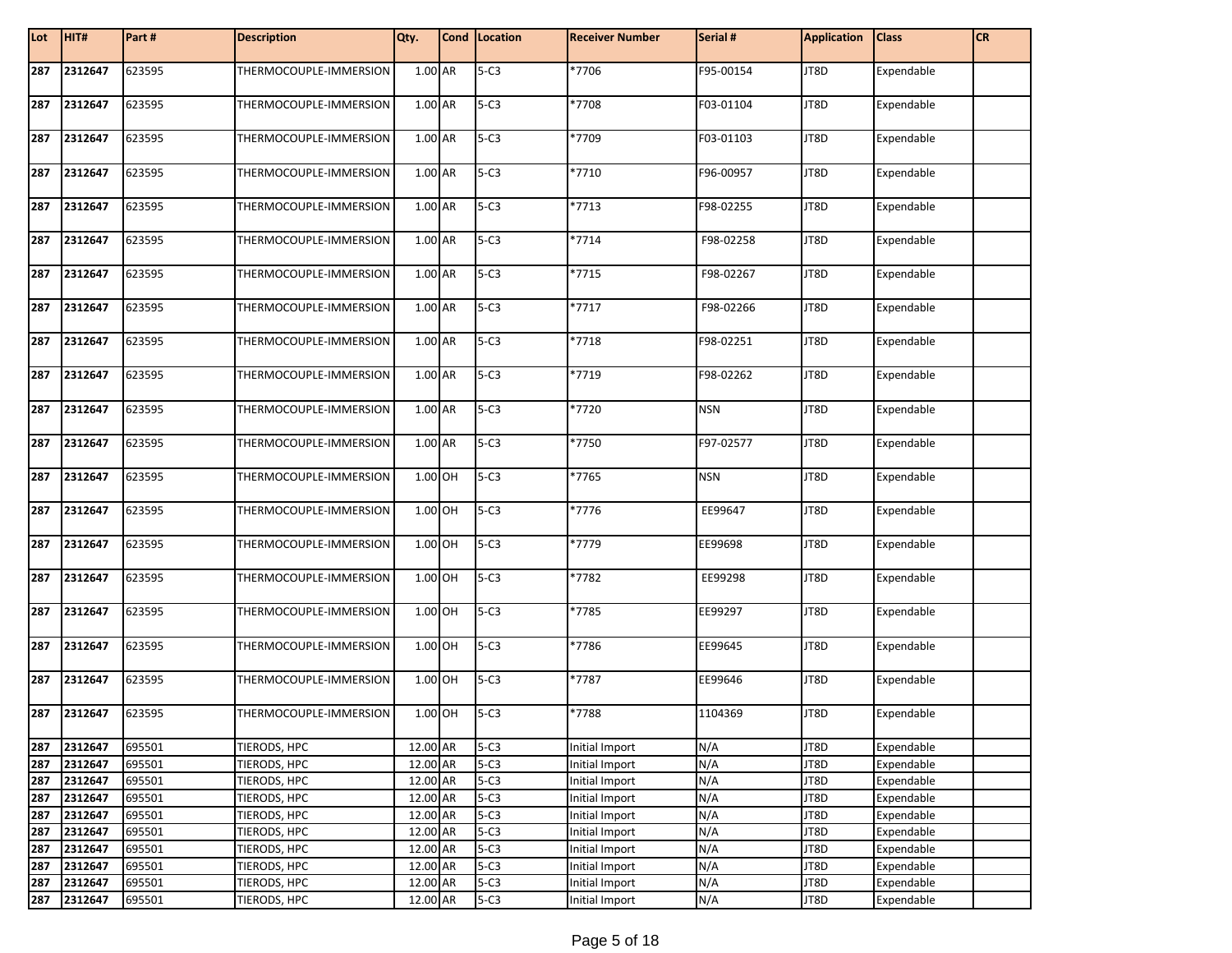| Lot        | HIT#               | Part#            | <b>Description</b>                           | Qty.                 | Cond   Location    | <b>Receiver Number</b>           | Serial #          | <b>Application</b> | <b>Class</b>             | <b>CR</b> |
|------------|--------------------|------------------|----------------------------------------------|----------------------|--------------------|----------------------------------|-------------------|--------------------|--------------------------|-----------|
|            |                    |                  | <b>TIERODS, HPC</b>                          | 12.00 AR             |                    |                                  |                   |                    |                          |           |
| 287<br>287 | 2312647            | 695501           |                                              |                      | $5-C3$<br>$5 - C3$ | Initial Import                   | N/A               | JT8D               | Expendable               |           |
| 287        | 2312647<br>2312647 | 695501<br>695501 | TIERODS, HPC<br>TIERODS, HPC                 | 12.00 AR<br>12.00 AR | $5 - C3$           | Initial Import<br>ESN-726064     | N/A               | JT8D<br>JT8D       | Expendable<br>Expendable |           |
|            | 2312647            | 698623           |                                              | 1.00 AR              | $5-C3$             |                                  | LN1479            | JT8D               |                          |           |
| 287<br>287 | 2312647            | 745534           | STATOR, C-3                                  | 1.00 AR              | $5-C3$             | Initial Import                   | N/A               | JT8D               | Expendable               |           |
|            |                    |                  | 2 STG AIR SEAL                               |                      | $5 - C3$           | Initial Import                   | KH8234            |                    | Expendable               |           |
| 287        | 2312647<br>2312647 | 762137<br>762143 | SPACER, 1-2                                  | 1.00 AR<br>1.00 AR   | $5-C3$             | Initial Import                   | LR5195            | JT8D<br>JT8D       | Expendable               |           |
| 287<br>287 | 2312647            | 789550           | SPACER, 5-6                                  | 1.00 AR              | $5-C3$             | Initial Import<br>Initial Import | JV4240            | JT8D               | Expendable               |           |
|            | 2312647            | 794974           | <b>TIEROD-FR COMPR</b><br>STATOR, C-4        | 1.00 AR              | $5 - C3$           | Initial Import                   | PU7471            | JT8D               | Expendable<br>Expendable |           |
| 287<br>287 | 2312647            | 801138           |                                              | 1.00 AR              | $5-C3$             |                                  | JU3947            | JT8D               | Expendable               |           |
| 287        | 2312647            | 808009           | SPACER, 3-4<br><b>FRONT FAN CASE</b>         | 1.00 AR              | $5-C3$             | Initial Import<br>Initial Import | BBDUAX2486        | JT8D               | Expendable               |           |
| 287        | 2312647            | 815821           | T-1 BLADES                                   | 1.00 AR              | $5-C3$             | Initial Import                   | N/A               | JT8D               | Expendable               |           |
| 287        | 2312647            | 820318           | SEAL-NO 3 BRG                                | 1.00 OH              | $5 - C3$           | Initial Import                   | N/A               | JT8D               | Expendable               |           |
| 287        | 2312647            | 820318           | SEAL-NO 3 BRG                                | 1.00 OH              | $5-C3$             | Initial Import                   | $A-181$           | JT8D               | Expendable               |           |
|            | 2312647            | 820318           | SEAL-NO 3 BRG                                | 1.00 OH              | $5 - C3$           | Initial Import                   | 81989             | JT8D               | Expendable               |           |
| 287<br>288 | 2312648            | 5002949-01       | RING-ASSY OF, AIR SEALING,                   | 1.00 REP             | $5 - C4$           | Initial Import                   | PY4068            | JT8D               | Expendable               |           |
|            |                    |                  | TURB, 4 STG                                  |                      |                    |                                  |                   |                    |                          |           |
| 288        | 2312648            | 5002953-01       | <b>LPT TIERODS</b>                           | 12.00 OH             | $5-C4$             | Initial Import                   | N/A               | JT8D               | Expendable               |           |
| 288        | 2312648            | 5003531-01       | RING-ASSY OF, AIR SEALING,                   | 1.00 AR              | $5 - C4$           | Initial Import                   | $117-T$           | JT8D               | Expendable               |           |
|            |                    |                  | TURB, 3 STG                                  |                      |                    |                                  |                   |                    |                          |           |
| 288        | 2312648            | 5003532-01       | RING-ASSY OF, AIR SEALING,                   | 1.00 AR              | $5 - C4$           | Initial Import                   | 2046              | JT8D               | Expendable               |           |
|            |                    |                  | TURB, 4 STG                                  |                      |                    |                                  |                   |                    |                          |           |
| 288        | 2312648            | 5003746-02       | HUB ASSY-TURB, STG 4                         | 1.00 AR              | $5-C4$             | Initial Import                   | L24670            | JT8D               | Expendable               |           |
| 288        | 2312648            | 545312           | HOUSING ASSY-NO 4, 5 BRG                     | 1.00 AR              | $5 - C4$           | Initial Import                   | <b>BGM12</b>      | JT8D               | Expendable               |           |
|            |                    |                  | <b>SCAV PUMP, FR</b>                         |                      |                    |                                  |                   |                    |                          |           |
| 288        | 2312648            | 708473           | NUT ASSY-SLFLKG, GANG                        | 1.00 AR              | $5 - C4$           | Initial Import                   | SL8318            | JT8D               | Expendable               |           |
|            |                    |                  | ANGLE, LOWER FR                              |                      |                    |                                  |                   |                    |                          |           |
| 288        | 2312648            | 708474           | NUT ASSY-SLFLKG, GANG                        | 1.00 AR              | $5 - C4$           | Initial Import                   | N/A               | JT8D               | Expendable               |           |
|            |                    |                  | ANGLE, UPPER FR                              |                      |                    |                                  |                   |                    |                          |           |
| 288        | 2312648            | 777579           | STATOR, C-9                                  | 1.00 OH              | $5-C4$             | Initial Import                   | SV7998            | JT8D               | Expendable               |           |
| 288        | 2312648            | 786478           | STATOR, C-8                                  | 1.00 OH              | $5 - C4$           | Initial Import                   | 462               | JT8D               | Expendable               |           |
| 288        | 2312648            | 795634           | DIFF SLFLKG GANG ANGLE                       | $2.00$ AR            | $5 - C4$           | Initial Import                   | N/A               | JT8D               | Expendable               |           |
|            |                    |                  | <b>NUT ASSY</b>                              |                      |                    |                                  |                   |                    |                          |           |
| 288        | 2312648            | 799421           | SHIELD-ASSY OF, HEAT, NO 4                   | 1.00 AR              | $5-C4$             | Initial Import                   | N/A               | JT8D               | Expendable               |           |
|            |                    |                  | 1/2 AND 6 BRG TUBE                           |                      |                    |                                  |                   |                    |                          |           |
| 288        | 2312648            | 804212           | <b>TURBINE REAR CASE</b>                     | 1.00 OH              | $5-C4$             | Initial Import                   | LH4149            | JT8D               | Expendable               |           |
| 288        | 2312648            | 806546           | LOCK-TURB STATOR, 3STG                       | 1.00 AR              | $5 - C4$           | Initial Import                   | N/A               | JT8D               | Expendable               |           |
| 288        | 2312648            | 806547           | LOCK-TURB STATOR, 3STG                       | 1.00 AR              | $5-C4$             | Initial Import                   | N/A               | JT8D               | Expendable               |           |
| 288        | 2312648            | 807757           | <b>SPACER SEAL</b>                           | 3.00 AR              | $5 - C4$           | Initial Import                   | N/A               | JT8D               | Expendable               |           |
| 288<br>288 | 2312648            | 807758<br>807810 | <b>SPACER SEAL</b>                           | 3.00 AR<br>$1.00$ AR | $5 - C4$           | Initial Import                   | N/A               | JT8D               | Expendable               |           |
|            | 2312648            |                  | RING-ASSY OF, AIR SEALING,                   |                      | $5 - C4$           | Initial Import                   | R15804            | JT8D               | Expendable               |           |
| 288        | 2312648            | 811962           | TURB, 4 STG<br><b>T-3 OUTER AIRSEAL RING</b> | 1.00 AR              | $5-C4$             | Initial Import                   | <b>BLDLB33952</b> | JT8D               | Expendable               |           |
| 289        | 2312649            | 777915           | FRONT COMP. SOUND                            | 1.00 AR              | $5-C5$             | 1716                             | <b>NSN</b>        | JT8D               | Expendable               |           |
|            |                    |                  | ABSORB. LINER ASSY                           |                      |                    |                                  |                   |                    |                          |           |
| 289        | 2312649            | 780322           | LINER ASSY OF, FRONT                         | 1.00 AR              | $5-C5$             | 1719                             | <b>NSN</b>        | JT8D               | Expendable               |           |
|            |                    |                  | COMPRESSOR                                   |                      |                    |                                  |                   |                    |                          |           |
| 289        | 2312649            | 800816           | <b>INTERMEDIATE CASE</b>                     | 1.00 AR              | $5-C5$             | 1725                             | RV7629            | JT8D               | Expendable               |           |
| 289        | 2312649            | 802717           | FAN DISCH REAR COMP.                         | 1.00 AR              | $5-C5$             | 1727                             | <b>VU5180</b>     | JT8D               | Expendable               |           |
|            |                    |                  | <b>OUTER DUCT</b>                            |                      |                    |                                  |                   |                    |                          |           |
|            |                    |                  |                                              |                      |                    |                                  |                   |                    |                          |           |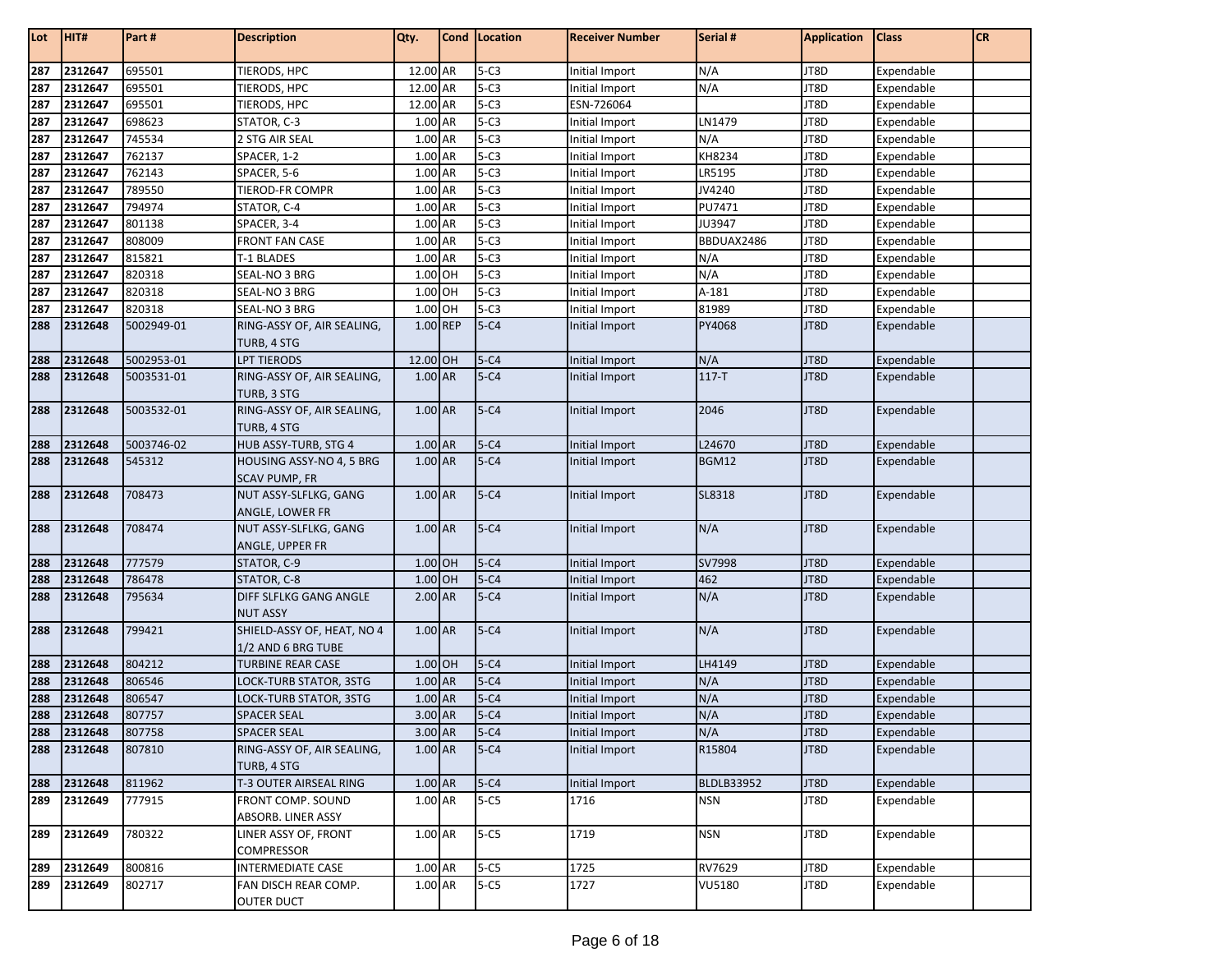| Lot | HIT#        | Part#         | <b>Description</b>                       | Qty.    | Cond | Location | <b>Receiver Number</b> | Serial #   | <b>Application</b> | <b>Class</b> | <b>CR</b> |
|-----|-------------|---------------|------------------------------------------|---------|------|----------|------------------------|------------|--------------------|--------------|-----------|
| 290 | 2312650     | 301-317-721-0 | LPT 1 STG OUT SEAL SEG STA<br><b>AIR</b> | 1.00 AR |      | $5-D1$   | Initial Import         | N/A        | CFM56              | Expendable   |           |
| 290 | 2312650     | 301-317-721-0 | LPT 1 STG OUT SEAL SEG STA<br>AIR        | 1.00 AR |      | $5-D1$   | Initial Import         | 011058     | CFM56              | Expendable   |           |
| 290 | 2312650     | 301-317-721-0 | LPT 1 STG OUT SEAL SEG STA<br><b>AIR</b> | 1.00 AR |      | $5-D1$   | Initial Import         | N/A        | CFM56              | Expendable   |           |
| 290 | 2312650     | 301-317-721-0 | LPT 1 STG OUT SEAL SEG STA<br><b>AIR</b> | 1.00 AR |      | $5-D1$   | Initial Import         | <b>NSN</b> | CFM56              | Expendable   |           |
| 290 | 2312650     | 301-317-721-0 | LPT 1 STG OUT SEAL SEG STA<br><b>AIR</b> | 1.00 AR |      | $5-D1$   | *18184                 | 37696H-13  | CFM56              | Expendable   |           |
| 290 | 2312650     | 301-317-721-0 | LPT 1 STG OUT SEAL SEG STA<br><b>AIR</b> | 1.00 AR |      | $5-D1$   | *18185                 | 579898G-16 | CFM56              | Expendable   |           |
| 290 | 2312650     | 301-317-721-0 | LPT 1 STG OUT SEAL SEG STA<br><b>AIR</b> | 1.00 AR |      | $5-D1$   | *18186                 | 37696H-16  | CFM56              | Expendable   |           |
| 290 | 2312650     | 301-317-721-0 | LPT 1 STG OUT SEAL SEG STA<br><b>AIR</b> | 1.00 AR |      | $5-D1$   | *18187                 | 37696H-14  | CFM56              | Expendable   |           |
| 290 | 2312650     | 301-317-721-0 | LPT 1 STG OUT SEAL SEG STA<br><b>AIR</b> | 1.00 AR |      | $5-D1$   | *18188                 | 37696H-17  | CFM56              | Expendable   |           |
| 290 | 2312650     | 301-317-721-0 | LPT 1 STG OUT SEAL SEG STA<br><b>AIR</b> | 1.00 AR |      | $5-D1$   | *18189                 | 37696H-12  | CFM56              | Expendable   |           |
| 290 | 2312650     | 301-317-721-0 | LPT 1 STG OUT SEAL SEG STA<br><b>AIR</b> | 1.00 AR |      | $5-D1$   | *18190                 | 37696H-9   | CFM56              | Expendable   |           |
| 290 | 2312650     | 301-317-721-0 | LPT 1 STG OUT SEAL SEG STA<br><b>AIR</b> | 1.00 AR |      | $5-D1$   | *18191                 | 37696H-0   | CFM56              | Expendable   |           |
| 290 | 2312650     | 301-317-721-0 | LPT 1 STG OUT SEAL SEG STA<br><b>AIR</b> | 1.00 AR |      | $5-D1$   | *18192                 | 37696H-11  | CFM56              | Expendable   |           |
| 290 | 2312650     | 301-317-721-0 | LPT 1 STG OUT SEAL SEG STA<br><b>AIR</b> | 1.00 AR |      | $5-D1$   | \$18193                | 37727C-14  | CFM56              | Expendable   |           |
| 290 | 2312650     | 301-317-721-0 | LPT 1 STG OUT SEAL SEG STA<br><b>AIR</b> | 1.00 AR |      | $5-D1$   | *18194                 | 37696H-15  | CFM56              | Expendable   |           |
| 290 | 2312650     | 301-317-721-0 | LPT 1 STG OUT SEAL SEG STA<br><b>AIR</b> | 1.00 AR |      | $5-D1$   | *18195                 | 37696H-3   | CFM56              | Expendable   |           |
| 290 | 2312650     | 301-317-721-0 | LPT 1 STG OUT SEAL SEG STA<br><b>AIR</b> | 1.00 AR |      | $5-D1$   | *18206                 | 485/022    | CFM56              | Expendable   |           |
| 290 | 2312650     | 301-317-721-0 | LPT 1 STG OUT SEAL SEG STA<br><b>AIR</b> | 1.00 AR |      | $5-D1$   | *18208                 | 15821-14   | CFM56              | Expendable   |           |
| 290 | 2312650     | 301-317-721-0 | LPT 1 STG OUT SEAL SEG STA<br><b>AIR</b> | 1.00 AR |      | $5-D1$   | *18210                 | 05821-06   | CFM56              | Expendable   |           |
| 290 | 2312650     | 301-317-721-0 | LPT 1 STG OUT SEAL SEG STA<br><b>AIR</b> | 1.00 AR |      | $5-D1$   | 18211                  | 5543792-10 | CFM56              | Expendable   |           |
|     | 290 2312650 | 301-317-721-0 | LPT 1 STG OUT SEAL SEG STA<br>AIR        | 1.00 AR |      | $5-D1$   | *18231                 | 937979-14  | CFM56              | Expendable   |           |
| 290 | 2312650     | 301-317-721-0 | LPT 1 STG OUT SEAL SEG STA<br>AIR        | 1.00 AR |      | $5-D1$   | *18232                 | 257420-8   | CFM56              | Expendable   |           |
| 290 | 2312650     | 301-317-721-0 | LPT 1 STG OUT SEAL SEG STA<br>AIR        | 1.00 AR |      | $5-D1$   | *18233                 | <b>NSN</b> | CFM56              | Expendable   |           |
| 290 | 2312650     | 301-317-721-0 | LPT 1 STG OUT SEAL SEG STA<br>AIR        | 1.00 AR |      | $5-D1$   | *18234                 | 142        | CFM56              | Expendable   |           |
| 290 | 2312650     | 301-317-721-0 | LPT 1 STG OUT SEAL SEG STA<br>AIR        | 1.00 AR |      | $5-D1$   | *18235                 | 5543792-05 | CFM56              | Expendable   |           |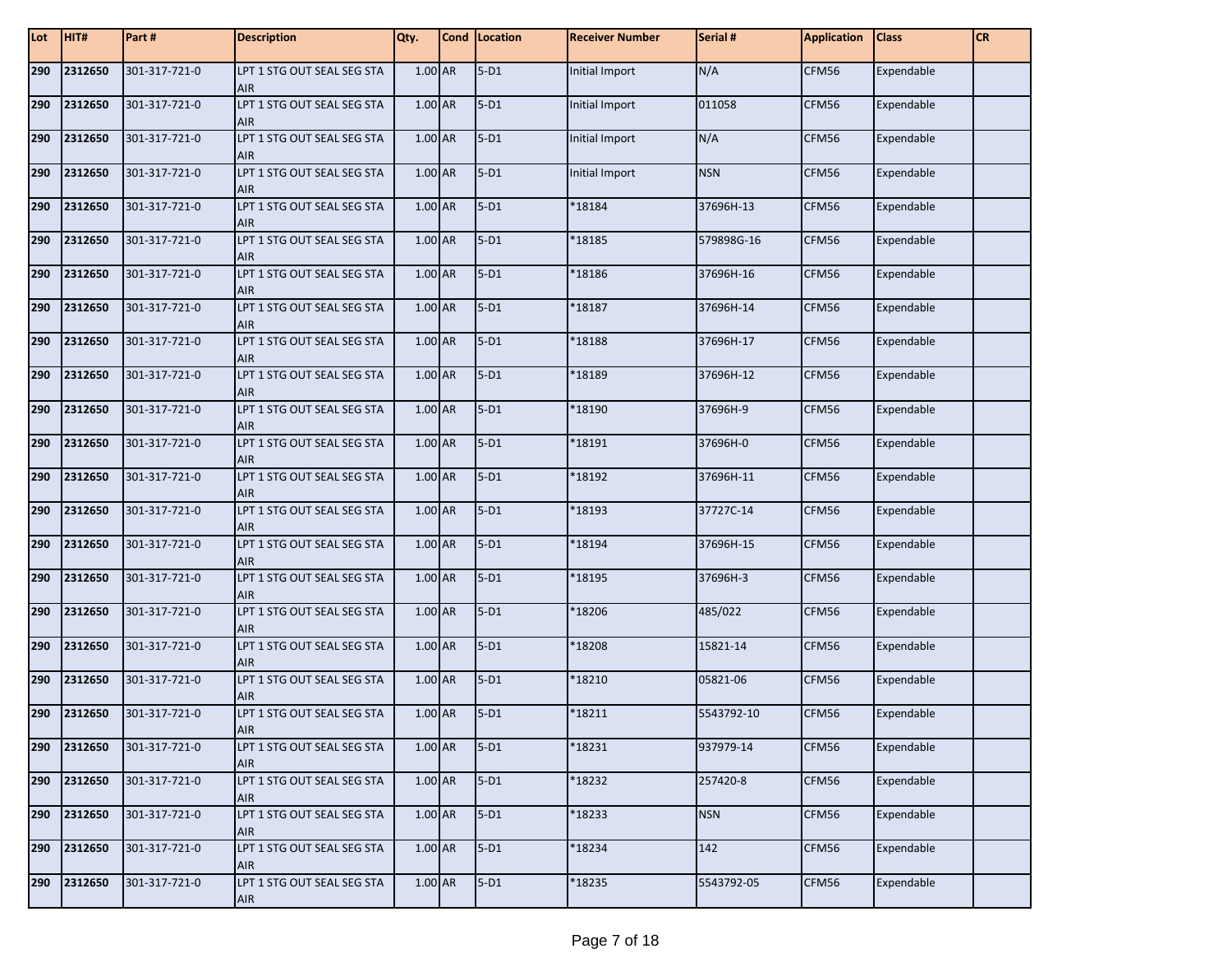| Lot | HIT#        | Part #        | <b>Description</b>                       | Qty.      | Cond Location | <b>Receiver Number</b> | Serial #   | <b>Application</b> | <b>Class</b> | <b>CR</b> |
|-----|-------------|---------------|------------------------------------------|-----------|---------------|------------------------|------------|--------------------|--------------|-----------|
| 290 | 2312650     | 301-317-721-0 | LPT 1 STG OUT SEAL SEG STA<br><b>AIR</b> | 1.00 AR   | $5-D1$        | *18240                 | N/A        | CFM56              | Expendable   |           |
| 290 | 2312650     | 301-317-721-0 | LPT 1 STG OUT SEAL SEG STA<br><b>AIR</b> | 1.00 AR   | $5-D1$        | *18241                 | N/A        | CFM56              | Expendable   |           |
| 290 | 2312650     | 301-317-721-0 | LPT 1 STG OUT SEAL SEG STA<br><b>AIR</b> | 1.00 AR   | $5-D1$        | *18242                 | N/A        | CFM56              | Expendable   |           |
| 290 | 2312650     | 301-317-721-0 | LPT 1 STG OUT SEAL SEG STA<br><b>AIR</b> | 1.00 AR   | $5-D1$        | *18243                 | N/A        | CFM56              | Expendable   |           |
| 290 | 2312650     | 301-317-721-0 | LPT 1 STG OUT SEAL SEG STA<br><b>AIR</b> | 1.00 AR   | $5-D1$        | *18244                 | N/A        | CFM56              | Expendable   |           |
| 290 | 2312650     | 301-317-721-0 | LPT 1 STG OUT SEAL SEG STA<br><b>AIR</b> | 1.00 AR   | $5-D1$        | *18251                 | <b>NSN</b> | CFM56              | Expendable   |           |
| 290 | 2312650     | 301-317-721-0 | LPT 1 STG OUT SEAL SEG STA<br><b>AIR</b> | 1.00 AR   | $5-D1$        | *18252                 | <b>NSN</b> | CFM56              | Expendable   |           |
| 290 | 2312650     | 301-317-721-0 | LPT 1 STG OUT SEAL SEG STA<br><b>AIR</b> | 1.00 AR   | $5-D1$        | *18253                 | <b>NSN</b> | CFM56              | Expendable   |           |
| 290 | 2312650     | 301-317-721-0 | LPT 1 STG OUT SEAL SEG STA<br><b>AIR</b> | 1.00 AR   | $5-D1$        | *18254                 | <b>NSN</b> | CFM56              | Expendable   |           |
| 290 | 2312650     | 301-317-721-0 | LPT 1 STG OUT SEAL SEG STA<br><b>AIR</b> | 1.00 AR   | $5-D1$        | *18255                 | <b>NSN</b> | CFM56              | Expendable   |           |
| 290 | 2312650     | 301-317-721-0 | LPT 1 STG OUT SEAL SEG STA<br><b>AIR</b> | 1.00 AR   | $5-D1$        | *18256                 | <b>NSN</b> | CFM56              | Expendable   |           |
| 290 | 2312650     | 301-317-721-0 | LPT 1 STG OUT SEAL SEG STA<br><b>AIR</b> | 1.00 AR   | $5-D1$        | *18257                 | <b>NSN</b> | CFM56              | Expendable   |           |
| 290 | 2312650     | 301-317-721-0 | LPT 1 STG OUT SEAL SEG STA<br><b>AIR</b> | 1.00 AR   | $5-D1$        | *18258                 | <b>NSN</b> | CFM56              | Expendable   |           |
| 290 | 2312650     | 301-317-721-0 | LPT 1 STG OUT SEAL SEG STA<br><b>AIR</b> | 1.00 AR   | $5-D1$        | *18259                 | <b>NSN</b> | CFM56              | Expendable   |           |
| 290 | 2312650     | 301-317-721-0 | LPT 1 STG OUT SEAL SEG STA<br><b>AIR</b> | 1.00 AR   | $5-D1$        | *18260                 | <b>NSN</b> | CFM56              | Expendable   |           |
| 290 | 2312650     | 301-317-721-0 | LPT 1 STG OUT SEAL SEG STA<br><b>AIR</b> | 1.00 AR   | $5-D1$        | $*18261$               | <b>NSN</b> | CFM56              | Expendable   |           |
| 290 | 2312650     | 301-317-721-0 | LPT 1 STG OUT SEAL SEG STA<br><b>AIR</b> | 1.00 AR   | $5-D1$        | *18262                 | <b>NSN</b> | CFM56              | Expendable   |           |
| 290 | 2312650     | 301-317-721-0 | LPT 1 STG OUT SEAL SEG STA<br><b>AIR</b> | 1.00 AR   | $5-D1$        | *18263                 | <b>NSN</b> | CFM56              | Expendable   |           |
| 290 | 2312650     | 301-317-826-0 | LPT 2 STG OUT SEAL SEG STA<br><b>AIR</b> | 1.00 AR   | $5-D1$        | Initial Import         | N/A        | CFM56              | Expendable   |           |
| 290 | 2312650     | 301-317-826-0 | LPT 2 STG OUT SEAL SEG STA<br><b>AIR</b> | 1.00 AR   | $5-D1$        | Initial Import         | N/A        | CFM56              | Expendable   |           |
|     | 290 2312650 | 301-317-826-0 | LPT 2 STG OUT SEAL SEG STA<br><b>AIR</b> | 1.00 AR   | $5-D1$        | Initial Import         | N/A        | CFM56              | Expendable   |           |
| 290 | 2312650     | 301-317-826-0 | LPT 2 STG OUT SEAL SEG STA<br>AIR        | 1.00 AR   | $5-D1$        | *18274                 | N/A        | CFM56              | Expendable   |           |
| 290 | 2312650     | 301-317-826-0 | LPT 2 STG OUT SEAL SEG STA<br><b>AIR</b> | $1.00$ AR | $5-D1$        | *18275                 | N/A        | CFM56              | Expendable   |           |
| 290 | 2312650     | 301-317-826-0 | LPT 2 STG OUT SEAL SEG STA<br>AIR        | 1.00 AR   | $5-D1$        | *18277                 | N/A        | CFM56              | Expendable   |           |
| 290 | 2312650     | 301-317-826-0 | LPT 2 STG OUT SEAL SEG STA<br>AIR        | $1.00$ AR | $5-D1$        | *18278                 | N/A        | CFM56              | Expendable   |           |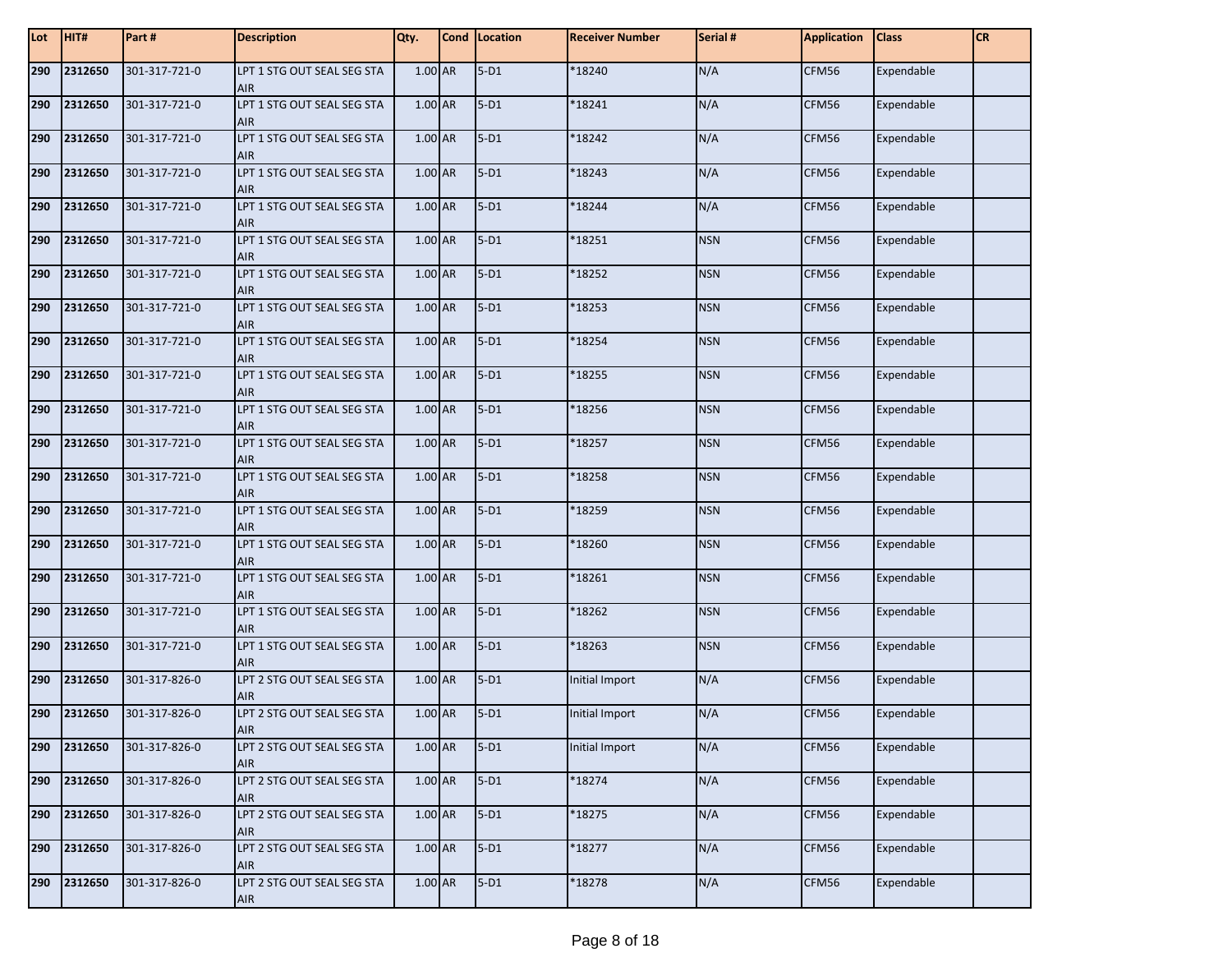| Lot | HIT#    | Part#         | <b>Description</b>                       | Qty.      | Cond Location | <b>Receiver Number</b> | Serial #   | <b>Application</b> | <b>Class</b> | <b>CR</b> |
|-----|---------|---------------|------------------------------------------|-----------|---------------|------------------------|------------|--------------------|--------------|-----------|
| 290 | 2312650 | 301-317-826-0 | LPT 2 STG OUT SEAL SEG STA<br><b>AIR</b> | 1.00 AR   | $5-D1$        | $*18279$               | N/A        | CFM56              | Expendable   |           |
| 290 | 2312650 | 301-317-826-0 | LPT 2 STG OUT SEAL SEG STA<br><b>AIR</b> | 1.00 AR   | $5-D1$        | *18281                 | <b>NSN</b> | CFM56              | Expendable   |           |
| 290 | 2312650 | 301-317-826-0 | LPT 2 STG OUT SEAL SEG STA<br><b>AIR</b> | 1.00 AR   | $5-D1$        | *18292                 | N/A        | CFM56              | Expendable   |           |
| 290 | 2312650 | 301-317-826-0 | LPT 2 STG OUT SEAL SEG STA<br><b>AIR</b> | 1.00 AR   | $5-D1$        | *18293                 | N/A        | CFM56              | Expendable   |           |
| 290 | 2312650 | 301-317-826-0 | LPT 2 STG OUT SEAL SEG STA<br><b>AIR</b> | 1.00 AR   | $5-D1$        | *18294                 | N/A        | CFM56              | Expendable   |           |
| 290 | 2312650 | 301-317-826-0 | LPT 2 STG OUT SEAL SEG STA<br><b>AIR</b> | 1.00 AR   | $5-D1$        | *18295                 | N/A        | CFM56              | Expendable   |           |
| 290 | 2312650 | 301-317-826-0 | LPT 2 STG OUT SEAL SEG STA<br><b>AIR</b> | 1.00 AR   | $5-D1$        | *18296                 | N/A        | CFM56              | Expendable   |           |
| 290 | 2312650 | 301-317-826-0 | LPT 2 STG OUT SEAL SEG STA<br><b>AIR</b> | 1.00 AR   | $5-D1$        | *18297                 | N/A        | CFM56              | Expendable   |           |
| 290 | 2312650 | 301-317-826-0 | LPT 2 STG OUT SEAL SEG STA<br><b>AIR</b> | 1.00 AR   | $5-D1$        | *18298                 | N/A        | CFM56              | Expendable   |           |
| 290 | 2312650 | 301-317-826-0 | LPT 2 STG OUT SEAL SEG STA<br><b>AIR</b> | 1.00 AR   | $5-D1$        | *18299                 | N/A        | CFM56              | Expendable   |           |
| 290 | 2312650 | 301-317-826-0 | LPT 2 STG OUT SEAL SEG STA<br><b>AIR</b> | 1.00 AR   | $5-D1$        | *18300                 | N/A        | CFM56              | Expendable   |           |
| 290 | 2312650 | 301-317-826-0 | LPT 2 STG OUT SEAL SEG STA<br><b>AIR</b> | 1.00 AR   | $5-D1$        | *18301                 | N/A        | CFM56              | Expendable   |           |
| 290 | 2312650 | 301-317-923-0 | LPT 3 STG OUT SEAL SEG STA<br><b>AIR</b> | 9.00 AR   | $5-D1$        | Initial Import         | N/A        | CFM56              | Expendable   |           |
| 290 | 2312650 | 301-317-923-0 | LPT 3 STG OUT SEAL SEG STA<br><b>AIR</b> | 10.00 AR  | $5-D1$        | Initial Import         | N/A        | CFM56              | Expendable   |           |
| 290 | 2312650 | 301-317-923-0 | LPT 3 STG OUT SEAL SEG STA<br><b>AIR</b> | 6.00 AR   | $5-D1$        | Initial Import         | N/A        | CFM56              | Expendable   |           |
| 290 | 2312650 | 301-317-927-0 | LPT 3 STG OUT SEAL SEG STA<br><b>AIR</b> | 2.00 AR   | $5-D1$        | Initial Import         | N/A        | CFM56              | Expendable   |           |
| 290 | 2312650 | 301-331-126-0 | LPT 1 STG DISK                           | 1.00 AR   | $5-D1$        | 6488                   | BB501061   | CFM56              | <b>LLP</b>   | 1058      |
| 290 | 2312650 | 301-331-126-0 | LPT 1 STG DISK                           | 1.00 AR   | $5-D1$        | 6488                   | DA703268   | CFM56              | <b>LLP</b>   | 10582     |
| 290 | 2312650 | 301-331-226-0 | LPT 2 STG DISK                           | 1.00 AR   | $5-D1$        | Initial Import         | JN00742    | CFM56              | <b>LLP</b>   | 4267      |
| 290 | 2312650 | 301-331-227-0 | LPT 2 STG DISK & BLADES<br><b>ASSY</b>   | 1.00 AR   | $5-D1$        | Initial Import         | BA484882   | CFM56              | <b>LLP</b>   | 1662      |
| 290 | 2312650 | 301-331-318-0 | LPT 3 STG DISK                           | 1.00 AR   | $5-D1$        | 6477                   | JN00225    | CFM56              | <b>LLP</b>   | 2754      |
| 290 | 2312650 | 301-331-721-0 | SEAL ROTATING AIR LPT STG 1              | 1.00 AR   | $5-D1$        | 6491                   | RR01367    | CFM56              | Expendable   |           |
| 290 | 2312650 | 301-331-721-0 | SEAL ROTATING AIR LPT STG 1              | 1.00 AR   | $5-D1$        | 6492                   | DA858274-6 | CFM56              | Expendable   |           |
| 290 | 2312650 | 301-332-108-0 | RETAINER, BL LPT RTR STG 1               | 1.00 AR   | $5-D1$        | 6489                   | N/A        | CFM56              | Expendable   |           |
| 290 | 2312650 | 301-332-108-0 | RETAINER, BL LPT RTR STG 1               | 1.00 AR   | $5-D1$        | 6490                   | N/A        | CFM56              | Expendable   |           |
| 290 | 2312650 | 305-390-803-0 | NOZZLE SEGMENT ASSY LPT<br>STG 3 (BORE)  | 1.00 AR   | $5-D1$        | Initial Import         | J80W054    | CFM56              | Expendable   |           |
| 290 | 2312650 | 335-040-405-0 | SEAL, SEG STA AIR STG 2                  | 4.00 AR   | $5-D1$        | Initial Import         | N/A        | CFM56              | Expendable   |           |
| 290 | 2312650 | 335-040-405-0 | SEAL, SEG STA AIR STG 2                  | $6.00$ AR | $5-D1$        | Initial Import         | N/A        | CFM56              | Expendable   |           |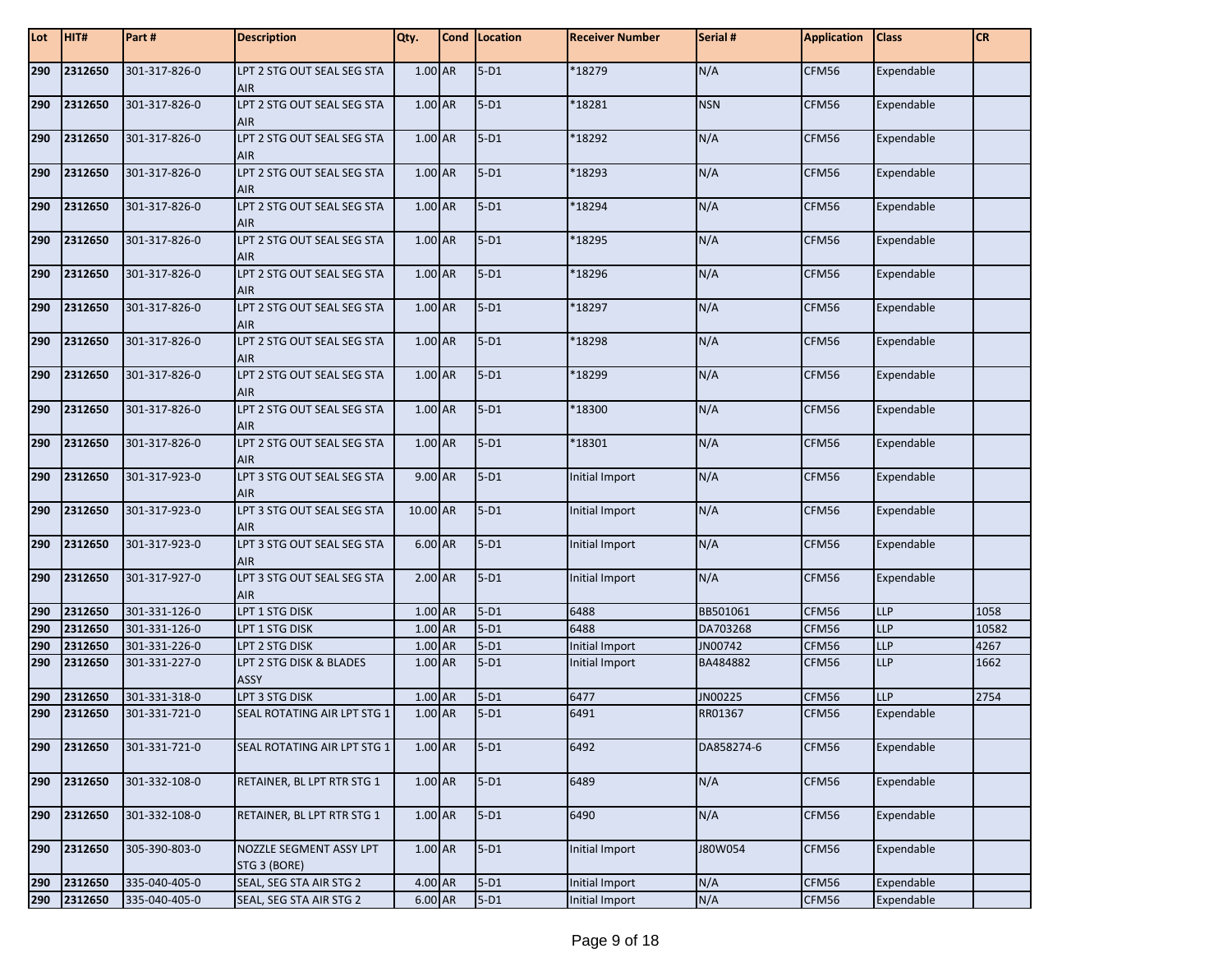| Lot        | HIT#               | Part#                    | <b>Description</b>                                 | Qty.               | Cond   Location  | <b>Receiver Number</b>           | Serial #                 | <b>Application</b> | <b>Class</b>             | <b>CR</b> |
|------------|--------------------|--------------------------|----------------------------------------------------|--------------------|------------------|----------------------------------|--------------------------|--------------------|--------------------------|-----------|
| 290        | 2312650            | 335-040-505-0            | SEAL, SEG STA AIR STG 3                            | 1.00 AR            | $5-D1$           | Initial Import                   | N/A                      | CFM56              | Expendable               |           |
| 290        | 2312650            | 335-040-505-0            | SEAL, SEG STA AIR STG 3                            | 1.00 AR            | $5-D1$           | Initial Import                   | N/A                      | CFM56              | Expendable               |           |
| 290        | 2312650            | 335-040-505-0            | SEAL, SEG STA AIR STG 3                            | 1.00 AR            | $5-D1$           | *18308                           | N/A                      | CFM56              | Expendable               |           |
| 290        | 2312650            | 335-040-505-0            | SEAL, SEG STA AIR STG 3                            | 1.00 AR            | $5-D1$           | *18311                           | N/A                      | CFM56              | Expendable               |           |
| 290        | 2312650            | 335-040-505-0            | SEAL, SEG STA AIR STG 3                            | 1.00 AR            | $5-D1$           | *18312                           | N/A                      | CFM56              | Expendable               |           |
| 290        | 2312650            | 335-040-505-0            | SEAL, SEG STA AIR STG 3                            | 1.00 AR            | $5-D1$           | *18313                           | N/A                      | CFM56              | Expendable               |           |
| 290        | 2312650            | 335-040-505-0            | SEAL, SEG STA AIR STG 3                            | 1.00 AR            | $5-D1$           | *18314                           | N/A                      | CFM56              | Expendable               |           |
| 291        | 2312651            | 1441M29G01               | NOZZLE SEGMENT, HPT                                | 1.00 AR            | $5-D2$           | Initial Import                   | AMDP1470                 | CFM56              | Expendable               |           |
| 291        | 2312651            | 1441M29G06               | NOZZLE SEGMENT, HPT                                | 1.00 AR            | $5-D2$           | Initial Import                   | AM0P0949                 | CFM56              | Expendable               |           |
| 291        | 2312651            | 1475M35P02               | <b>BLADE, HPT ROTOR</b>                            | 1.00 SV            | $5-D2$           | Initial Import                   | 4021                     | CFM56              | Expendable               |           |
| 291        | 2312651            | 1475M35P02               | <b>BLADE, HPT ROTOR</b>                            | 1.00 SV            | $5-D2$           | Initial Import                   | 407D                     | CFM56              | Expendable               |           |
| 291        | 2312651            | 1475M35P02               | <b>BLADE, HPT ROTOR</b>                            | 1.00 SV            | $5-D2$           | Initial Import                   | 3EE7                     | CFM56              | Expendable               |           |
| 291        | 2312651            | 1475M35P02               | <b>BLADE, HPT ROTOR</b>                            | 1.00 SV            | $5-D2$           | Initial Import                   | 3F94                     | CFM56              | Expendable               |           |
| 291        | 2312651            | 1475M35P02               | <b>BLADE, HPT ROTOR</b>                            | 1.00 SV            | $5-D2$           | Initial Import                   | 40B8                     | CFM56              | Expendable               |           |
| 291        | 2312651            | 1475M35P02               | <b>BLADE, HPT ROTOR</b>                            | 1.00 SV            | $5-D2$           | Initial Import                   | 41AC                     | CFM56              | Expendable               |           |
| 291        | 2312651            | 1475M35P02               | <b>BLADE, HPT ROTOR</b>                            | 1.00 SV            | $5-D2$           | Initial Import                   | 3E84                     | CFM56              | Expendable               |           |
| 291        | 2312651            | 1475M35P02               | <b>BLADE, HPT ROTOR</b>                            | 1.00 SV            | $5-D2$           | Initial Import                   | 3EDC                     | CFM56              | Expendable               |           |
| 291        | 2312651            | 1475M35P02               | <b>BLADE, HPT ROTOR</b>                            | 1.00 SV            | $5-D2$           | Initial Import                   | 4079                     | CFM56              | Expendable               |           |
| 291        | 2312651            | 1475M35P02               | <b>BLADE, HPT ROTOR</b>                            | 1.00 SV            | $5-D2$           | Initial Import                   | 3F0A                     | CFM56              | Expendable               |           |
| 291        | 2312651            | 1475M35P02               | <b>BLADE, HPT ROTOR</b>                            | 1.00 SV            | $5-D2$           | Initial Import                   | 3F84                     | CFM56              | Expendable               |           |
| 291        | 2312651            | 1475M35P02               | <b>BLADE, HPT ROTOR</b>                            | 1.00 SV            | $5-D2$           | Initial Import                   | 3DF8                     | CFM56              | Expendable               |           |
| 291        | 2312651            | 1475M35P02               | <b>BLADE, HPT ROTOR</b>                            | 1.00 SV            | $5-D2$           | Initial Import                   | 406F                     | CFM56              | Expendable               |           |
| 291        | 2312651            | 1475M35P02               | <b>BLADE, HPT ROTOR</b>                            | 1.00 SV            | $5-D2$           | Initial Import                   | 3E9D                     | CFM56              | Expendable               |           |
| 291        | 2312651            | 1475M35P02               | <b>BLADE, HPT ROTOR</b>                            | 1.00 SV            | $5-D2$           | Initial Import                   | 3E61                     | CFM56              | Expendable               |           |
| 291        | 2312651            | 1475M35P02               | <b>BLADE, HPT ROTOR</b>                            | 1.00S              | $5-D2$           | Initial Import                   | 402E                     | CFM56              | Expendable               |           |
| 291        | 2312651            | 1475M35P02               | <b>BLADE, HPT ROTOR</b>                            | 1.00 SV            | $5-D2$           | Initial Import                   | 3E44                     | CFM56              | Expendable               |           |
| 291        | 2312651            | 1475M35P02               | <b>BLADE, HPT ROTOR</b>                            | 1.00 SV            | $5-D2$           | Initial Import                   | 3DDB                     | CFM56              | Expendable               |           |
| 291        | 2312651            | 1475M35P02               | <b>BLADE, HPT ROTOR</b>                            | 1.00 SV            | $5-D2$           | Initial Import                   | 3EA9                     | CFM56              | Expendable               |           |
| 291        | 2312651            | 1475M35P02               | <b>BLADE, HPT ROTOR</b>                            | 1.00 SV            | $5-D2$           | Initial Import                   | 3FB9                     | CFM56              | Expendable               |           |
| 291        | 2312651            | 1475M35P02               | <b>BLADE, HPT ROTOR</b>                            | 1.00 SV            | $5-D2$           | Initial Import                   | 3E66                     | CFM56              | Expendable               |           |
| 291        | 2312651            | 1475M35P02               | <b>BLADE, HPT ROTOR</b>                            | 1.00 SV            | $5-D2$           | Initial Import                   | 3F7D                     | CFM56              | Expendable               |           |
| 291        | 2312651            | 1475M35P02               | <b>BLADE, HPT ROTOR</b>                            | 1.00 SV            | $5-D2$           | Initial Import                   | 4172                     | CFM56              | Expendable               |           |
| 291        | 2312651            | 1475M35P02               | <b>BLADE, HPT ROTOR</b>                            | 1.00 SV            | $5-D2$           | Initial Import                   | 4176                     | CFM56              | Expendable               |           |
| 291        | 2312651            | 1475M35P02               | <b>BLADE, HPT ROTOR</b>                            | 1.00 SV            | $5-D2$           | Initial Import                   | 4078                     | CFM56              | Expendable               |           |
| 291        | 2312651            | 1475M35P02               | <b>BLADE, HPT ROTOR</b>                            | 1.00 SV            | $5-D2$           | Initial Import                   | 4102                     | CFM56              | Expendable               |           |
| 291        | 2312651            | 1475M35P02               | <b>BLADE, HPT ROTOR</b>                            | 1.00 SV            | $5-D2$           | Initial Import                   | 4113                     | CFM56              | Expendable               |           |
| 291        | 2312651            | 1475M35P02               | <b>BLADE, HPT ROTOR</b>                            | 1.00 SV            | $5-D2$           | Initial Import                   | 4068                     | CFM56              | Expendable               |           |
| 291        | 2312651            | 1475M35P02               | BLADE, HPT ROTOR                                   | 1.00 SV            | $5-D2$           | Initial Import                   | 3ECD                     | CFM56              | Expendable               |           |
| 291        | 2312651            | 1475M35P02               | <b>BLADE, HPT ROTOR</b>                            | 1.00 SV            | $5-D2$           | Initial Import                   | 3F99                     | CFM56              | Expendable               |           |
| 291<br>291 | 2312651            | 1475M35P02               | <b>BLADE, HPT ROTOR</b>                            | 1.00 SV            | $5-D2$           | Initial Import                   | 3F06                     | CFM56              | Expendable               |           |
| 291        | 2312651<br>2312651 | 1475M35P02<br>1475M35P02 | <b>BLADE, HPT ROTOR</b><br><b>BLADE, HPT ROTOR</b> | 1.00 SV<br>1.00 SV | $5-D2$           | Initial Import                   | 3EE9                     | CFM56              | Expendable<br>Expendable |           |
|            |                    |                          |                                                    |                    | $5-D2$           | Initial Import                   | 402D                     | CFM56              |                          |           |
| 291<br>291 | 2312651<br>2312651 | 1475M35P02               | <b>BLADE, HPT ROTOR</b>                            | 1.00 SV            | $5-D2$<br>$5-D2$ | Initial Import                   | 3FC <sub>2</sub><br>408E | CFM56              | Expendable               |           |
| 291        | 2312651            | 1475M35P02<br>2080M29G01 | BLADE, HPT ROTOR<br>HPT NOZZLE SEGMENT             | 1.00 SV<br>1.00 AR | $5-D2$           | Initial Import<br>Initial Import | AMDN9880                 | CFM56<br>CFM56     | Expendable<br>Expendable |           |
|            |                    |                          | HPT NOZZLE SEGMENT                                 |                    | $5-D2$           |                                  |                          |                    |                          |           |
| 291<br>291 | 2312651<br>2312651 | 2080M29G01<br>2080M29G05 | NOZZLE SEGMENT, HPT                                | 1.00 AR<br>1.00 AR | $5-D2$           | Initial Import<br>Initial Import | AMDM6201<br>AMD3N141     | CFM56<br>CFM56     | Expendable<br>Expendable |           |
| 291        | 2312651            | 2080M29G07               | NOZZLE SEGMENT, HPT                                | 1.00 AR            | $5-D2$           | Initial Import                   | AMDP2642                 | CFM56              | Expendable               |           |
| 291        | 2312651            | 305-350-058-0            | NOZZLE SEGMENT ASSY LPT                            | 1.00 AR            | $5-D2$           | *7067                            | J02465C                  | CFM56              | Expendable               |           |
|            |                    |                          | STG <sub>1</sub>                                   |                    |                  |                                  |                          |                    |                          |           |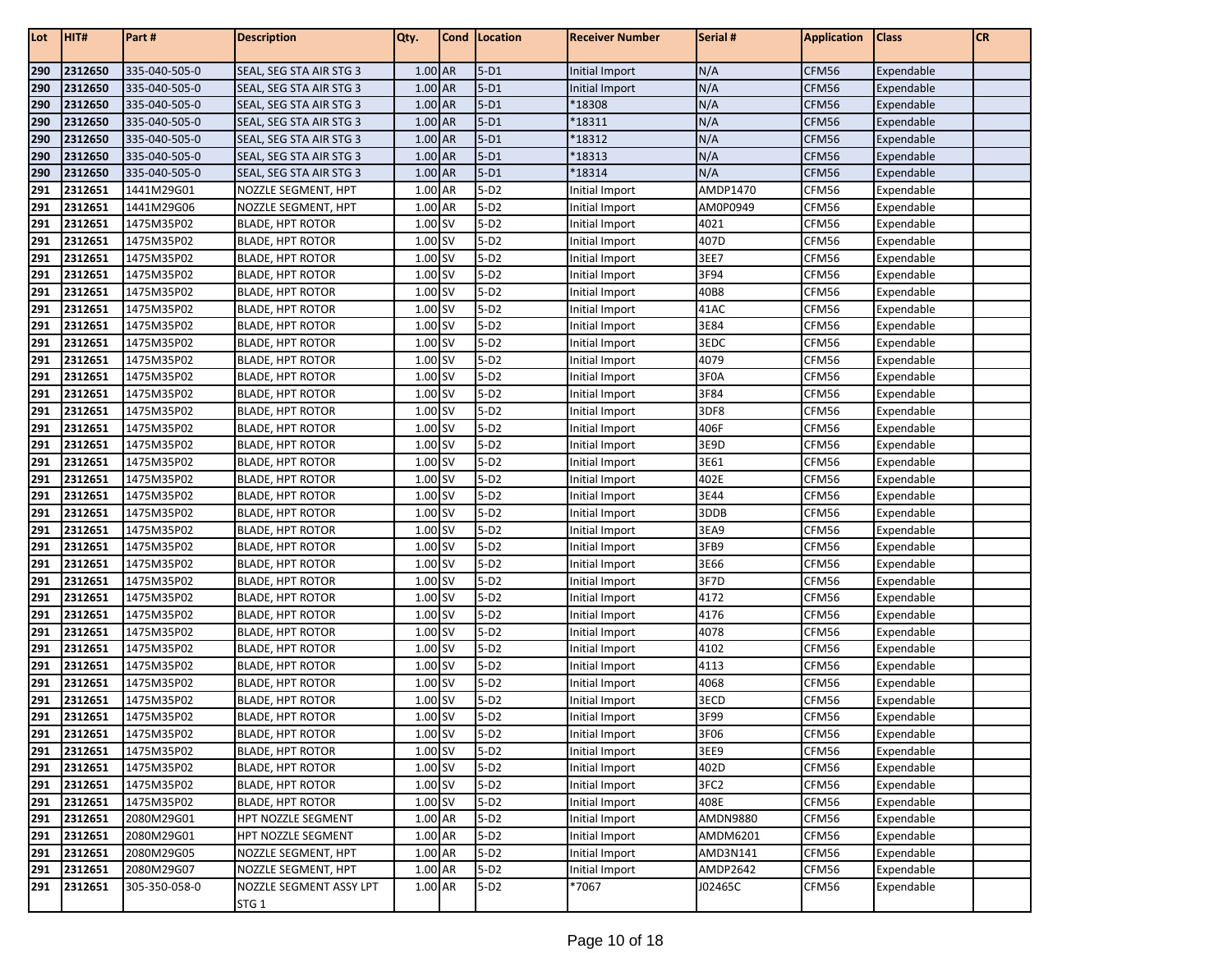| Lot | HIT#        | Part#         | <b>Description</b>                          | Qty.      | Cond Location | <b>Receiver Number</b> | Serial #        | <b>Application</b> | <b>Class</b> | <b>CR</b> |
|-----|-------------|---------------|---------------------------------------------|-----------|---------------|------------------------|-----------------|--------------------|--------------|-----------|
| 291 | 2312651     | 305-390-306-0 | NOZZLE SEGMENT ASSY LPT<br>STG <sub>2</sub> | 1.00 SV   | $5-D2$        | *8459                  | J8OZ331         | CFM56              | Expendable   |           |
| 291 | 2312651     | 305-390-306-0 | NOZZLE SEGMENT ASSY LPT<br>STG <sub>2</sub> | 1.00 SV   | $5-D2$        | *8460                  | J8AD193         | CFM56              | Expendable   |           |
| 291 | 2312651     | 305-390-311-0 | NOZZLE SEGMENT ASSY LPT<br>STG <sub>2</sub> | 1.00 AR   | $5-D2$        | Initial Import         | DA698214-6      | CFM56              | Expendable   |           |
| 291 | 2312651     | 305-390-311-0 | NOZZLE SEGMENT ASSY LPT<br>STG <sub>2</sub> | 1.00 AR   | $5-D2$        | Initial Import         | J8AH771         | CFM56              | Expendable   |           |
| 291 | 2312651     | 305-390-311-0 | NOZZLE SEGMENT ASSY LPT<br>STG <sub>2</sub> | 1.00 INSP | $5-D2$        | Initial Import         | DE417460-B      | CFM56              | Expendable   |           |
| 291 | 2312651     | 305-390-311-0 | NOZZLE SEGMENT ASSY LPT<br>STG <sub>2</sub> | 1.00 AR   | $5-D2$        | *7263                  | DE417362-A      | CFM56              | Expendable   |           |
| 291 | 2312651     | 305-390-311-0 | NOZZLE SEGMENT ASSY LPT<br>STG <sub>2</sub> | 1.00 AR   | $5-D2$        | *7264                  | RN09182         | CFM56              | Expendable   |           |
| 291 | 2312651     | 305-390-311-0 | NOZZLE SEGMENT ASSY LPT<br>STG <sub>2</sub> | 1.00 AR   | $5-D2$        | *7266                  | DA700932-V      | CFM56              | Expendable   |           |
| 291 | 2312651     | 305-390-311-0 | NOZZLE SEGMENT ASSY LPT<br>STG <sub>2</sub> | 1.00 AR   | $5-D2$        | *7267                  | J8AL521         | CFM56              | Expendable   |           |
| 291 | 2312651     | 305-390-311-0 | NOZZLE SEGMENT ASSY LPT<br>STG <sub>2</sub> | 1.00 AR   | $5-D2$        | *7268                  | DA700936-P      | CFM56              | Expendable   |           |
| 291 | 2312651     | 305-390-311-0 | NOZZLE SEGMENT ASSY LPT<br>STG <sub>2</sub> | 1.00 AR   | $5-D2$        | *7269                  | J8AM180         | CFM56              | Expendable   |           |
| 291 | 2312651     | 305-390-311-0 | NOZZLE SEGMENT ASSY LPT<br>STG <sub>2</sub> | 1.00 AR   | $5-D2$        | *7279                  | RB68122         | CFM56              | Expendable   |           |
| 291 | 2312651     | 305-390-311-0 | NOZZLE SEGMENT ASSY LPT<br>STG <sub>2</sub> | 1.00 AR   | $5-D2$        | 6019                   | AVA27731        | CFM56              | Expendable   |           |
| 291 | 2312651     | 305-390-518-0 | NOZZLE SEGMENT ASSY LPT<br>STG <sub>2</sub> | 1.00 AR   | $5-D2$        | Initial Import         | RB82276         | CFM56              | Expendable   |           |
| 291 | 2312651     | 9527M50G07    | NOZZLE SEGMENT, HPT                         | 1.00 AR   | $5-D2$        | Initial Import         | <b>AMD2N524</b> | CFM56              | Expendable   |           |
| 291 | 2312651     | 9527M50G07    | NOZZLE SEGMENT, HPT                         | 1.00 AR   | $5-D2$        | Initial Import         | AMDS6827        | CFM56              | Expendable   |           |
| 291 | 2312651     | 9527M50G07    | NOZZLE SEGMENT, HPT                         | 1.00 AR   | $5-D2$        | Initial Import         | AMDAA319        | CFM56              | Expendable   |           |
| 291 | 2312651     | 9527M50G07    | NOZZLE SEGMENT, HPT                         | 1.00 AR   | $5-D2$        | Initial Import         | <b>AMDK5380</b> | CFM56              | Expendable   |           |
| 291 | 2312651     | 9527M50G07    | NOZZLE SEGMENT, HPT                         | 1.00 AR   | $5-D2$        | Initial Import         | AMDC9175        | CFM56              | Expendable   |           |
| 291 | 2312651     | 9527M50G07    | NOZZLE SEGMENT, HPT                         | 1.00 AR   | $5-D2$        | Initial Import         | AMDR5049        | CFM56              | Expendable   |           |
| 291 | 2312651     | 9527M50G07    | NOZZLE SEGMENT, HPT                         | 1.00 AR   | $5-D2$        | Initial Import         | AMDC6925        | CFM56              | Expendable   |           |
| 291 | 2312651     | 9527M50G07    | NOZZLE SEGMENT, HPT                         | 1.00 AR   | $5-D2$        | Initial Import         | <b>AMDE0667</b> | CFM56              | Expendable   |           |
| 291 | 2312651     | 9527M50G07    | NOZZLE SEGMENT, HPT                         | 1.00 AR   | $5-D2$        | Initial Import         | <b>AMDB1884</b> | CFM56              | Expendable   |           |
| 291 | 2312651     | 9527M50G07    | NOZZLE SEGMENT, HPT                         | 1.00 AR   | $5-D2$        | Initial Import         | AMDH3521        | CFM56              | Expendable   |           |
| 291 | 2312651     | 9527M50G07    | NOZZLE SEGMENT, HPT                         | 1.00 AR   | $5-D2$        | Initial Import         | AMDM6293        | CFM56              | Expendable   |           |
|     | 291 2312651 | JAP106P38     | <b>BLADES STG 6</b>                         | 2.00 OH   | $5-D2$        | Initial Import         | N/A             | JT8D               | Expendable   |           |
| 291 | 2312651     | JAP106P39     | <b>BLADES STG 6</b>                         | 2.00 OH   | $5-D2$        | Initial Import         | N/A             | JT8D               | Expendable   |           |
| 291 | 2312651     | JAP107P38     | HPC BLADE STG 7                             | 6.00 OH   | $5-D2$        | Initial Import         | N/A             | JT8D               | Expendable   |           |
| 291 | 2312651     | JAP107P38B    | HPC BLADE STG 7                             | 5.00 OH   | $5-D2$        | Initial Import         | N/A             | JT8D               | Expendable   |           |
| 291 | 2312651     | JAP107P39     | HPC BLADE STG 7                             | 1.00 OH   | $5-D2$        | Initial Import         | N/A             | JT8D               | Expendable   |           |
| 291 | 2312651     | JAP108P38     | HPC BLADE STG 8                             | 6.00 OH   | $5-D2$        | Initial Import         | N/A             | JT8D               | Expendable   |           |
| 291 | 2312651     | JAP109P39     | HPC BLADE STG 9                             | 5.00 OH   | $5-D2$        | Initial Import         | N/A             | JT8D               | Expendable   |           |
| 291 | 2312651     | JAP109P40     | HPC BLADE STG 9                             | 1.00 OH   | $5-D2$        | Initial Import         | N/A             | JT8D               | Expendable   |           |
| 291 | 2312651     | JAP109P41     | <b>HPC BLADE STG 9</b>                      | 1.00 OH   | $5-D2$        | Initial Import         | N/A             | JT8D               | Expendable   |           |
| 291 | 2312651     | K182P84       | HPC BLADE STAGE 11                          | 1.00 OH   | $5-D2$        | 3725                   |                 | CF6                | Expendable   |           |
| 291 | 2312651     | K182P84       | HPC BLADE STAGE 11                          | 1.00 OH   | $5-D2$        | 3726                   |                 | CF <sub>6</sub>    | Expendable   |           |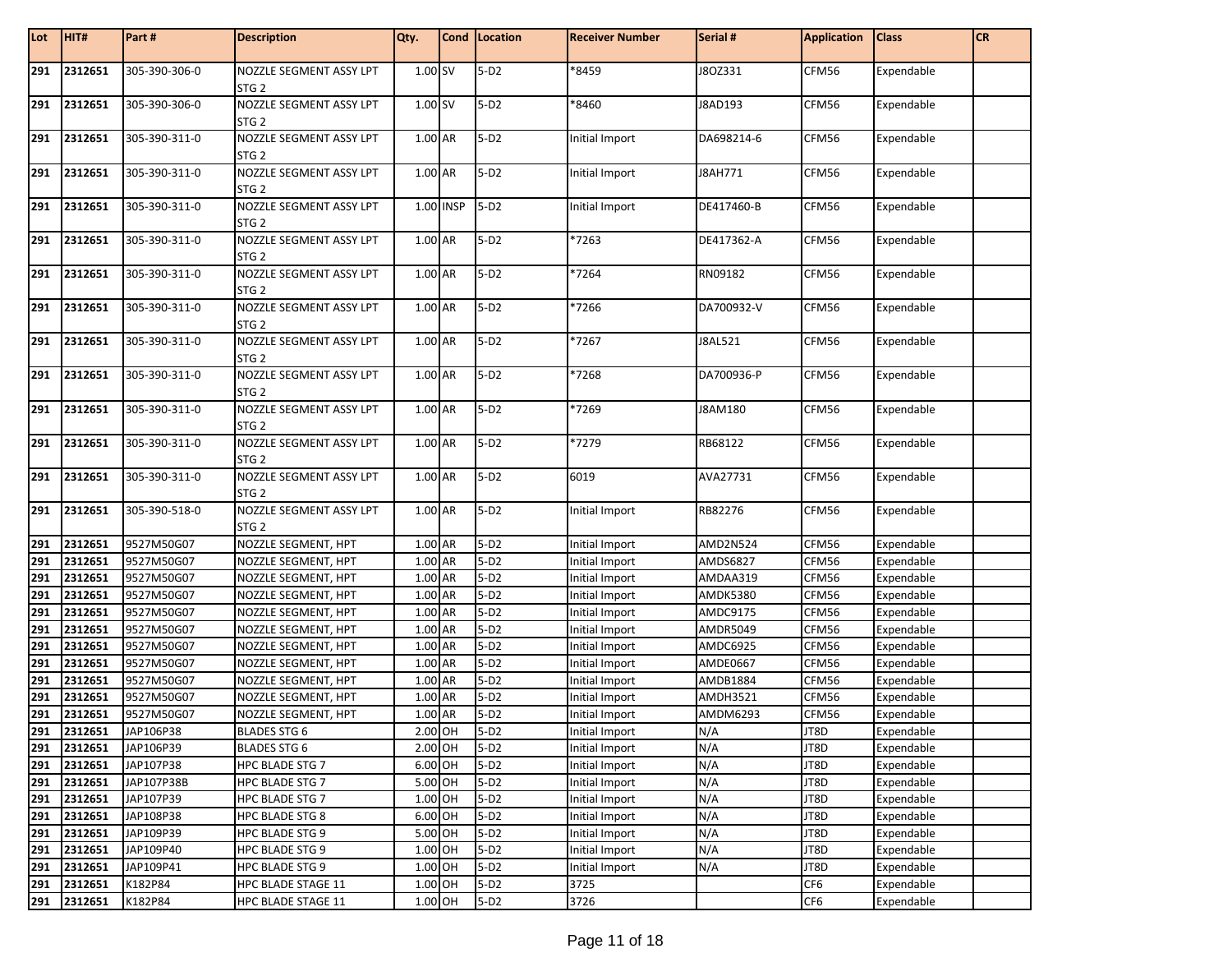| Lot | HIT#        | Part#         | <b>Description</b>          | Qty.      | Cond | Location       | <b>Receiver Number</b> | Serial #      | <b>Application</b> | <b>Class</b> | <b>CR</b> |
|-----|-------------|---------------|-----------------------------|-----------|------|----------------|------------------------|---------------|--------------------|--------------|-----------|
| 291 | 2312651     | K182P84       | HPC BLADE STAGE 11          | 1.00 OH   |      | $5-D2$         | 3727                   |               | CF <sub>6</sub>    | Expendable   |           |
| 291 | 2312651     | K194G02       | <b>HPC BLADE STAGE 1</b>    | 1.00 OH   |      | $5-D2$         | 3728                   |               | CF <sub>6</sub>    | Expendable   |           |
| 291 | 2312651     | K194G02       | HPC BLADE STAGE 1           | 1.00 OH   |      | $5-D2$         | 3729                   |               | CF <sub>6</sub>    | Expendable   |           |
| 291 | 2312651     | K194G02       | <b>HPC BLADE STAGE 1</b>    | 8.00 AR   |      | $5-D2$         | 3730                   |               | CF <sub>6</sub>    | Expendable   |           |
| 291 | 2312651     | K488P09       | <b>HPC BLADE STAGE 14</b>   | 1.00 OH   |      | $5-D2$         | 3723                   |               | CF <sub>6</sub>    | Expendable   |           |
| 291 | 2312651     | K919P05       | <b>HPC BLADE STAGE 9</b>    | 1.00 OH   |      | $5-D2$         | 3724                   |               | CF <sub>6</sub>    | Expendable   |           |
| 291 | 2312651     | P103P15       | HPC BLADE STG 3             | 19.00 OH  |      | $5-D2$         | Initial Import         | N/A           | CFM56              | Expendable   |           |
| 291 | 2312651     | P104P43       | <b>HPC BLADE STG 4</b>      | 8.00 OH   |      | $5-D2$         | Initial Import         | N/A           | CFM56              | Expendable   |           |
| 291 | 2312651     | P105P42       | <b>HPC BLADE STG 5</b>      | 10.00 OH  |      | $5-D2$         | Initial Import         | N/A           | CFM56              | Expendable   |           |
| 291 | 2312651     | P142P05       | HPC BLADE STG 2             | 19.00 OH  |      | $5-D2$         | Initial Import         | N/A           | CFM56              | Expendable   |           |
| 291 | 2312651     | P191P08       | HPC BLADE STG 1             | 8.00 OH   |      | $5-D2$         | Initial Import         | N/A           | CFM56              | Expendable   |           |
| 292 | 2312652     | 301-330-060-0 | <b>LPT SHAFT</b>            | 1.00 AR   |      | 5-D3 / BOX 18  | Initial Import         | FN01015       | CFM56              | Expendable   |           |
| 293 | 2312653     | 305-056-117-0 | LPT CONICAL SUPPORT         | 1.00 AR   |      | 5-D4 / BOX 17  | Initial Import         | JN00170       | CFM56              | Expendable   |           |
| 293 | 2312653     | 1590M59P01    | HPC DISK STG 3              | 1.00 AR   |      | 5-D4 / BOX 6   | Initial Import         | GWN00AL0      | CFM56              | LLP          | 2526      |
| 293 | 2312653     | 1319M25P02    | <b>CDP AIR SEAL</b>         | 1.00 AR   |      | 5-D4 / BOX 8   | Initial Import         | GFFR8GPA      | CFM56              | LLP          | 911       |
| 293 | 2312653     | 1385M90P04    | <b>HPT FRONT SHAFT</b>      | 1.00 AR   |      | 5-D4 / BOX 9   | Initial Import         | XAE35605      | CFM56              | LLP          | 919       |
| 294 | 2312654     | 5000916-01    | 1 STG BLADES LOCK           | $1.00$ AR |      | $5-D5$         | ESN-726064             | <b>NSN</b>    | JT8D               | Expendable   |           |
| 294 | 2312654     | 538946        | LOCK-NO 4 1/2 BRG           | $1.00$ AR |      | $5-D5$         | ESN-726064             | <b>NSN</b>    | JT8D               | Expendable   |           |
| 294 | 2312654     | 740262        | NO 1 BRG RTNG PLATE         | 1.00 AR   |      | $5-D5$         | ESN-726064             | <b>NSN</b>    | JT8D               | Expendable   |           |
| 294 | 2312654     | 740263        | NO 1 BRG STOP               | 1.00 AR   |      | $5-D5$         | ESN-726064             | <b>NSN</b>    | JT8D               | Expendable   |           |
| 294 | 2312654     | 798636-002    | DUCT ASSY OF FAN DIFFUSER   | 1.00 AR   |      | $5-D5$         | ESN-726064             | LX0230        | JT8D               | Expendable   |           |
| 294 | 2312654     | 799784        | <b>FRONT FAN CASE</b>       | 1.00 AR   |      | $5-D5$         | ESN-726064             | <b>WM2997</b> | JT8D               | Expendable   |           |
| 294 | 2312654     | 801407        | FAN INLET CASE ASSY         | 1.00 AR   |      | $5-D5$         | ESN-726064             | UV4416        | JT8D               | Expendable   |           |
| 294 | 2312654     | 811685        | NO 5 BRG SEAL SEAT          | 1.00 AR   |      | $5-D5$         | ESN-726064             | PXM00709      | JT8D               | Expendable   |           |
| 294 | 2312654     | 821437        | <b>REAR FAN CASE</b>        | 1.00 AR   |      | $5-D5$         | ESN-726064             | BBPPAA0354    | JT8D               | Expendable   |           |
| 295 | 2312655     | 301-331-121-0 | lpt 1 stg disk              | 1.00 AR   |      | 5-E1 / BOX 13  | 6475                   | JN00254       | CFM56              | LLP          | 3098      |
| 295 | 2312655     | 301-331-221-0 | LPT 2 STG DISK              | 1.00 AR   |      | 5-E1 / BOX 14  | <b>Initial Import</b>  | JN00203       | CFM56              | <b>LLP</b>   |           |
| 295 | 2312655     | 335-041-201-0 | NO 1 AND 2 BRG SUPPORT      | 1.00 AR   |      | 5-E1 / BOX 21  | Initial Import         | N/A           | CFM56              | Expendable   |           |
|     |             |               | ASSY                        |           |      |                |                        |               |                    |              |           |
| 295 | 2312655     | 1275M37P02    | <b>HPC FRONT SHAFT</b>      | 1.00 AR   |      | 5-E1 / BOX 4   | Initial Import         | GWN00C98      | CFM56              | LLP          | 2526      |
| 295 | 2312655     | 1590M29G01    | HPC STG 4-9 SPOOL           | 1.00 AR   |      | 5-E1 / BOX 7   | Initial Import         | GWN00FYN      | CFM56              | <b>LLP</b>   | 2181      |
| 295 | 2312655     | 1316M38G01    | INNER HPT NOZZLE SUPPORT    | 1.00 AR   |      | 5-E1 / BOX S01 | 6015                   | LKM34897      | CFM56              | Expendable   |           |
| 295 | 2312655     | 1523M82P03    | SUPPORT NOZZLE OUTER        | 1.00 AR   |      | 5-E1 / BOX S01 | 6013                   | RPMBS824      | CFM56              | Expendable   |           |
| 295 | 2312655     | 1808M30G05    | HPT NOZZLE INR FWD          | 1.00 AR   |      | 5-E1 / BOX S01 | 6012                   | FABMP444      | CFM56              | Expendable   |           |
|     |             |               | SUPPORT                     |           |      |                |                        |               |                    |              |           |
| 296 | 2312656     | 1316M51G01    | <b>HPC REAR CASE</b>        | 1.00 AR   |      | 5-E2 / BOX 20  | Initial Import         | GWNMB267      | CFM56              | Expendable   |           |
| 296 | 2312656     | 1499M50G03    | <b>HPC STATOR CASE ASSY</b> | 1.00 AR   |      | 5-E2 / BOX 20  | Initial Import         | GWNMA559      | CFM56              | Expendable   |           |
|     | 296 2312656 | 301-360-020-0 | RH AGB MOUNT LINK ASSY      | 1.00 AR   |      | 5-E2 / BOX 22  | Initial Import         | N/A           | CFM56              | Expendable   |           |
| 296 | 2312656     | 305-356-606-0 | LINK AGB MOUNT              | $1.00$ AR |      | 5-E2 / BOX 22  | Initial Import         | N/A           | CFM56              | Expendable   |           |
| 296 | 2312656     | 335-204-002-0 | TUBE, PBP                   | $1.00$ AR |      | 5-E2 / BOX 22  | Initial Import         | N/A           | CFM56              | Expendable   |           |
| 296 | 2312656     | 335-204-204-0 | <b>MANIFOLD ASSY</b>        | $1.00$ AR |      | 5-E2 / BOX 22  | Initial Import         | N/A           | CFM56              | Rotable      |           |
| 296 | 2312656     | 335-264-801-0 | STG 9 BL V FUEL HOSE        | 1.00 AR   |      | 5-E2 / BOX 22  | Initial Import         | N/A           | CFM56              | Expendable   |           |
| 296 | 2312656     | 335-300-011-0 | TRANSFER GEARBOX ASSY       | 1.00 AR   |      | 5-E2 / BOX 22  | Initial Import         | VB3963        | CFM56              | Rotable      |           |
| 296 | 2312656     | 335-300-110-0 | ACCESSORY GEARBOX ASSY      | 1.00 AR   |      | 5-E2 / BOX 22  | Initial Import         | WB3930        | CFM56              | Rotable      |           |
| 296 | 2312656     | 335-319-603-0 | RADIAL DRIVE SHAFT          | 1.00 AR   |      | 5-E2 / BOX 22  | Initial Import         | UR03385       | CFM56              | Expendable   |           |
| 296 | 2312656     | 335-319-703-0 | SHAFT DRIVE HORIZONTAL      | 1.00 AR   |      | 5-E2 / BOX 22  | Initial Import         | UP02226       | CFM56              | Expendable   |           |
| 296 | 2312656     | 335-322-803-0 | COVER, ASSY                 | 1.00 AR   |      | 5-E2 / BOX 22  | Initial Import         | N/A           | CFM56              | Expendable   |           |
| 297 | 2312657     | 10-631045-1   | <b>EXCITER, IGNITION</b>    | 1.00 AR   |      | 5-E3 / BOX 24  | Initial Import         | UNNEA709      | CFM56              | Expendable   |           |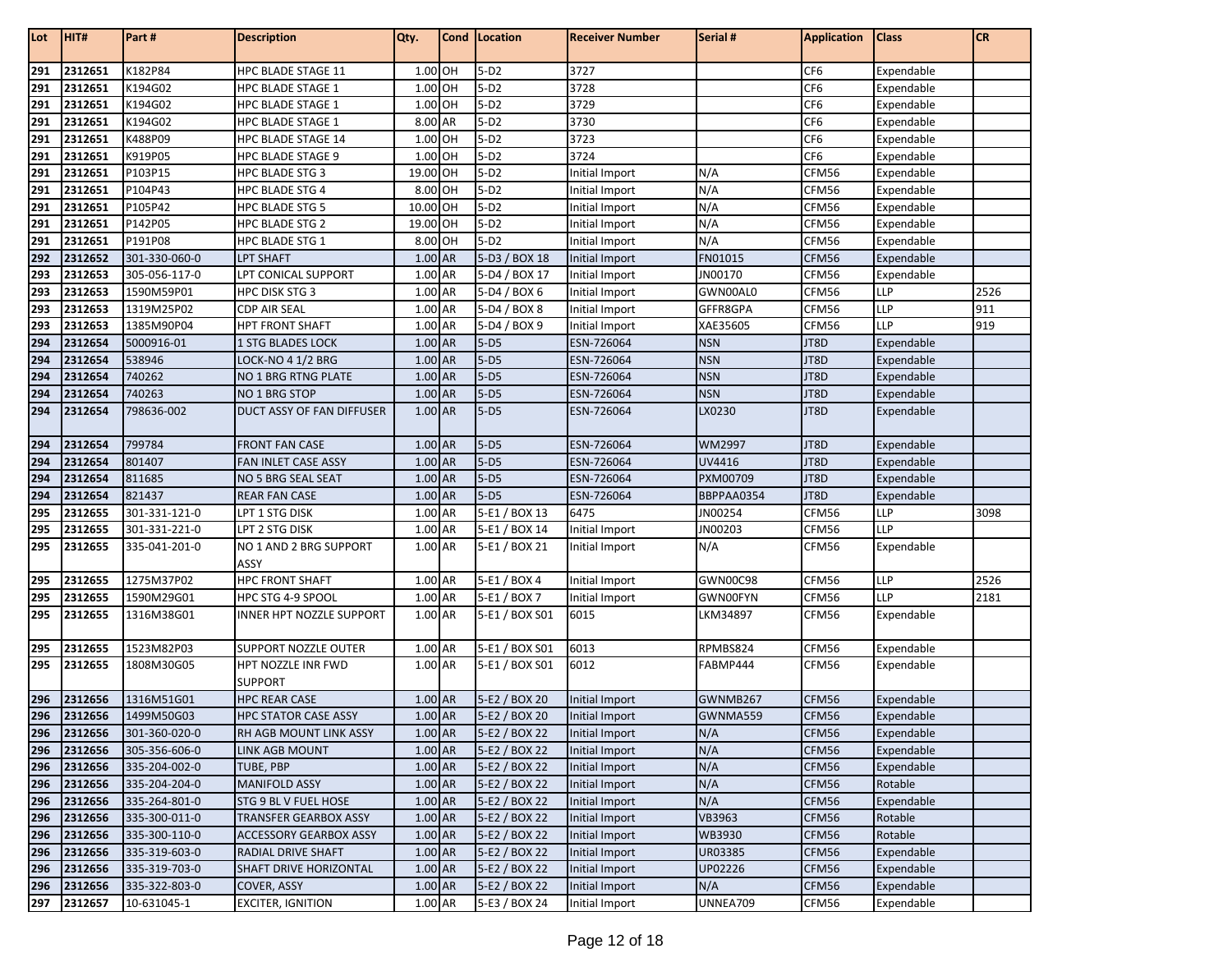| Lot | H TT#       | Part#         | <b>Description</b>                               | Qty.    | Cond   Location | <b>Receiver Number</b> | Serial #        | <b>Application</b> | <b>Class</b> | <b>CR</b> |
|-----|-------------|---------------|--------------------------------------------------|---------|-----------------|------------------------|-----------------|--------------------|--------------|-----------|
| 297 | 2312657     | 10-631045-1   | <b>EXCITER, IGNITION</b>                         | 1.00 AR | 5-E3 / BOX 24   | Initial Import         | EB199           | CFM56              | Expendable   |           |
| 297 | 2312657     | 1211175-011   | <b>ACTUATOR, VARIABLE</b><br><b>STATOR</b>       | 1.00 AR | 5-E3 / BOX 24   | Initial Import         | APMEM963        | CFM56              | Expendable   |           |
| 297 | 2312657     | 1211175-011   | <b>ACTUATOR, VARIABLE</b><br><b>STATOR</b>       | 1.00 AR | 5-E3 / BOX 24   | Initial Import         | APMBR405        | CFM56              | Expendable   |           |
| 297 | 2312657     | 121664-3      | ACTUATOR, BALLSCREW                              | 1.00 AR | 5-E3 / BOX 24   | Initial Import         | 590-46594       | CFM56              | Expendable   |           |
| 297 | 2312657     | 121664-5      | ACTUATOR, BALLSCREW                              | 1.00 AR | 5-E3 / BOX 24   | <b>Initial Import</b>  | 989-39460       | CFM56              | Expendable   |           |
| 297 | 2312657     | 121664-5      | ACTUATOR, BALLSCREW                              | 1.00 AR | 5-E3 / BOX 24   | Initial Import         | 1189-41767C     | CFM56              | Expendable   |           |
| 297 | 2312657     | 121664-5      | ACTUATOR, BALLSCREW                              | 1.00 AR | 5-E3 / BOX 24   | Initial Import         | 989-39431       | CFM56              | Expendable   |           |
| 297 | 2312657     | 121664-5      | <b>ACTUATOR, BALLSCREW</b>                       | 1.00 AR | 5-E3 / BOX 24   | Initial Import         | 989-39374       | CFM56              | Expendable   |           |
| 297 | 2312657     | 121664-5      | ACTUATOR, BALLSCREW                              | 1.00 AR | 5-E3 / BOX 24   | Initial Import         | 989-39283       | CFM56              | Expendable   |           |
| 297 | 2312657     | 121664-5      | ACTUATOR, BALLSCREW                              | 1.00 AR | 5-E3 / BOX 24   | Initial Import         | 989-39382       | CFM56              | Expendable   |           |
| 297 | 2312657     | 121664-5      | ACTUATOR, BALLSCREW                              | 1.00 AR | 5-E3 / BOX 24   | Initial Import         | 984-9747C       | CFM56              | Expendable   |           |
| 297 | 2312657     | 121664-5      | ACTUATOR, BALLSCREW                              | 1.00 AR | 5-E3 / BOX 24   | Initial Import         | 989-39467       | CFM56              | Expendable   |           |
| 297 | 2312657     | 121664-5      | ACTUATOR, BALLSCREW                              | 1.00 AR | 5-E3 / BOX 24   | Initial Import         | 684-9275C       | CFM56              | Expendable   |           |
| 297 | 2312657     | 121664-5      | ACTUATOR, BALLSCREW                              | 1.00 AR | 5-E3 / BOX 24   | Initial Import         | 989-39414       | CFM56              | Expendable   |           |
| 297 | 2312657     | 12666-7       | ACTUATOR, BALLSCREW<br><b>MASTER</b>             | 1.00 AR | 5-E3 / BOX 24   | Initial Import         | 492-20945       | JT8D               | Expendable   |           |
|     | 297 2312657 | 1276M84G02    | SUPPORT, ASSY-BELLCRANK<br><b>VANE ACTUATION</b> | 1.00 AR | 5-E3 / BOX 24   | Initial Import         | N/A             | CFM56              | Expendable   |           |
| 297 | 2312657     | 1276M84G08    | SUPPORT, ASSY-BELLCRANK<br><b>VANE ACTUATION</b> | 1.00 AR | 5-E3 / BOX 24   | Initial Import         | N/A             | CFM56              | Expendable   |           |
| 297 | 2312657     | 215N04-211A   | OIL PRESSURE SWITCH                              | 1.00 AR | 5-E3 / BOX 24   | 6011                   | <b>N158A</b>    | JT8D               | Expendable   |           |
| 297 | 2312657     | 21SN04-209A   | FUEL PRESSURE SWITCH                             | 1.00 AR | 5-E3 / BOX 24   | Initial Import         | M614A           | CFM56              | Expendable   |           |
| 297 | 2312657     | 21SN04-226A   | OIL PRESSURE SWITCH                              | 1.00 AR | 5-E3 / BOX 24   | Initial Import         | M661A           | CFM56              | Expendable   |           |
| 297 | 2312657     | 305-371-801-0 | ARRESTOR ASSY-FLAME                              | 1.00 AR | 5-E3 / BOX 24   | Initial Import         | N/A             | CFM56              | Expendable   |           |
| 297 | 2312657     | 320-094-001-0 | SENSOR, N-1 SPEED                                | 1.00 AR | 5-E3 / BOX 24   | Initial Import         | 13665           | CFM56              | Expendable   |           |
| 297 | 2312657     | 324495        | VALVE, AIR BLEEDING<br><b>STARTING</b>           | 1.00 AR | 5-E3 / BOX 24   | Initial Import         | <b>WCPB1090</b> | JT8D               | Rotable      |           |
| 297 | 2312657     | 333A1150-4    | <b>OCLOCK STRUT, ASSY</b>                        | 1.00 AR | 5-E3 / BOX 24   | Initial Import         | N/A             | CFM56              | Expendable   |           |
| 297 | 2312657     | 335-259-905-0 | <b>BRACKET ASSY</b>                              | 1.00 AR | 5-E3 / BOX 24   | Initial Import         | N/A             | CFM56              | Expendable   |           |
| 297 | 2312657     | 335-261-005-0 | <b>LUBRICATION UNIT</b>                          | 1.00 AR | 5-E3 / BOX 24   | Initial Import         | 7676            | CFM56              | Expendable   |           |
| 297 | 2312657     | 335-261-203-0 | OIL TANK CFM56-3                                 | 1.00 AR | 5-E3 / BOX 24   | Initial Import         | 1140            | CFM56              | Expendable   |           |
| 297 | 2312657     | 418-20044     | PRESSURE TRANSMITTER OIL                         | 1.00 AR | 5-E3 / BOX 24   | Initial Import         | 8550117         | CFM56              | Expendable   |           |
| 297 | 2312657     | 45731-1251-1  | <b>HEATER SERVO FUEL</b>                         | 1.00 AR | 5-E3 / BOX 24   | Initial Import         | FHS12267        | JT8D               | Expendable   |           |
| 297 | 2312657     | 706400-4      | MOTOR, GEAR HYDRAULIC                            | 1.00 AR | 5-E3 / BOX 24   | Initial Import         | 12383V          | CFM56              | Expendable   |           |
|     | 297 2312657 | 7082M47G07    | SENSOR, ASSY-FLOW BLEED<br><b>BIAS</b>           | 1.00 AR | 5-E3 / BOX 24   | Initial Import         | N/A             | CFM56              | Expendable   |           |
| 297 | 2312657     | 8901-274      | <b>CIT SENSOR</b>                                | 1.00 AR | 5-E3 / BOX 24   | Initial Import         | WYG56401        | CFM56              | Expendable   |           |
| 297 | 2312657     | 8901-326      | SENSOR T2                                        | 1.00 AR | 5-E3 / BOX 24   | Initial Import         | WYG53913        | CFM56              | Expendable   |           |
| 297 | 2312657     | 8TJ124GGM1    | TRANSMITTER RATE OF FLOW                         | 1.00 AR | 5-E3 / BOX 24   | Initial Import         | 6782L           | CFM56              | Expendable   |           |
| 297 | 2312657     | 9514M51P01    | <b>BOSS, BORESCOPE</b>                           | 2.00 AR | 5-E3 / BOX 24   | Initial Import         | N/A             | CFM56              | Expendable   |           |
| 297 | 2312657     | CA150-00      | HARNESS, WIRING EGT FWD                          | 1.00 AR | 5-E3 / BOX 24   | Initial Import         | 13211           | CFM56              | Expendable   |           |
| 297 | 2312657     | CH31900-6     | <b>IGNITER, SPARK MAIN</b>                       | 1.00 AR | 5-E3 / BOX 24   | Initial Import         | 14019284        | CFM56              | Expendable   |           |
| 297 | 2312657     | QA03639ISS7   | OIL SCAVENGE FILTER                              | 1.00 AR | 5-E3 / BOX 24   | Initial Import         | RT4-2270        | CFM56              | Expendable   |           |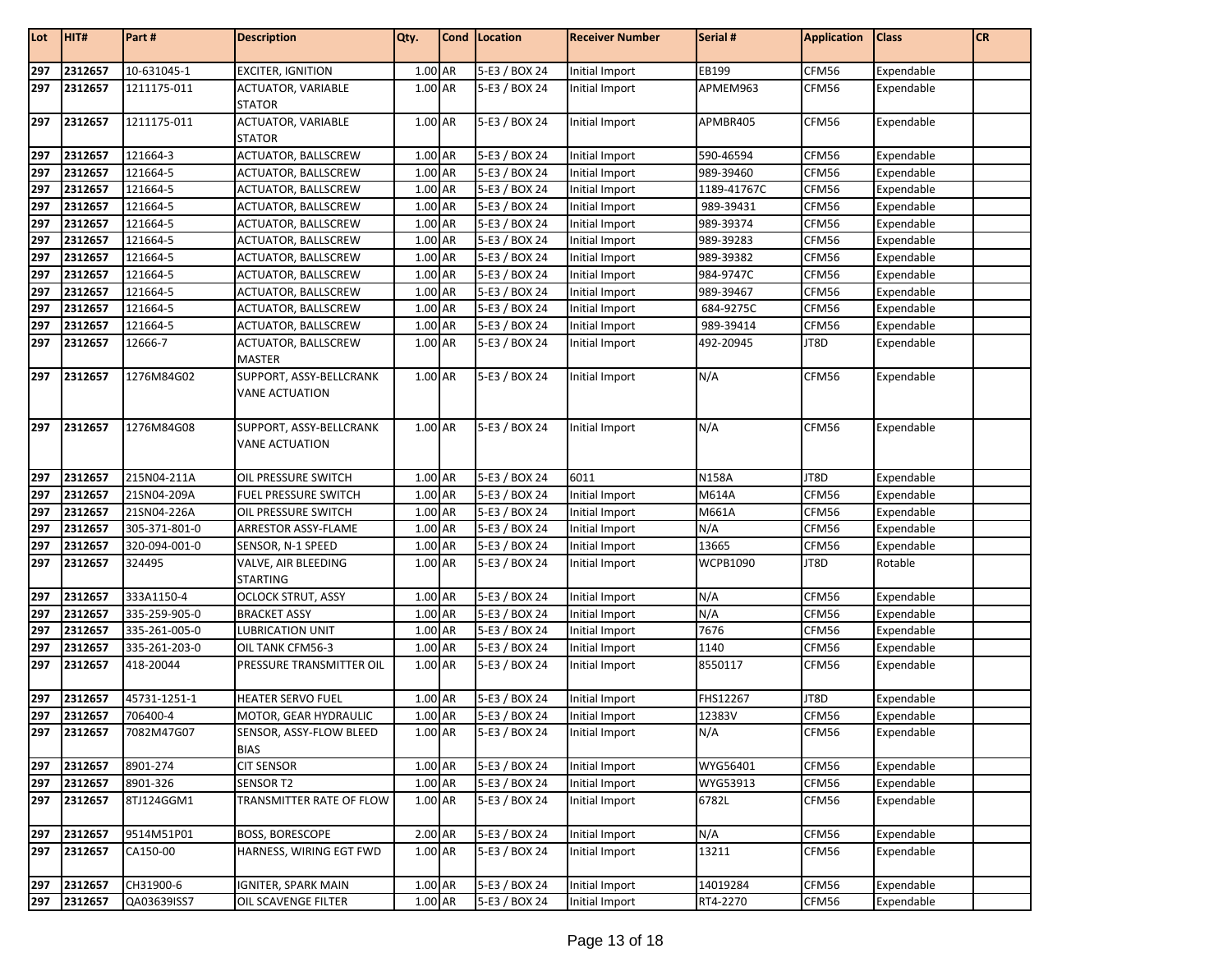| Lot | HIT#        | Part #        | <b>Description</b>                          | Qty.      | Cond Location | <b>Receiver Number</b> | Serial #   | <b>Application</b> | <b>Class</b> | <b>CR</b> |
|-----|-------------|---------------|---------------------------------------------|-----------|---------------|------------------------|------------|--------------------|--------------|-----------|
| 297 | 2312657     | RP211-00      | SENSOR, TEMP 12                             | 1.00 AR   | 5-E3 / BOX 24 | Initial Import         | YC106317-K | CFM56              | Expendable   |           |
| 298 | 2312658     | N/A           | JT8D-200 Q.E.C                              | 1.00 AR   | $5-E4$        | 2250                   | <b>NSN</b> | JT8D               | QEC          |           |
| 298 | 2312658     | 301-317-210-0 | LPT 4 STG SEAL SEG STA AIR                  | 11.00 AR  | 5-E4 / BOX 23 | Initial Import         | N/A        | CFM56              | Expendable   |           |
| 298 | 2312658     | 301-317-308-0 | LPT STG 3 OUTER AIR SEAL<br><b>SEG</b>      | 7.00 AR   | 5-E4 / BOX 23 | 5923                   |            | CFM56              | Expendable   |           |
| 298 | 2312658     | 301-317-410-0 | LPT 2 STG SEAL SEG STA AIR                  | 7.00 AR   | 5-E4 / BOX 23 | Initial Import         | N/A        | CFM56              | Expendable   |           |
| 298 | 2312658     | 301-317-619-0 | LPT 4 STG OUT SEAL SEG STA<br><b>AIR</b>    | 22.00 AR  | 5-E4 / BOX 23 | Initial Import         | N/A        | CFM56              | Expendable   |           |
| 298 | 2312658     | 301-317-721-0 | LPT 1 STG OUT SEAL SEG STA<br><b>AIR</b>    | 1.00 AR   | 5-E4 / BOX 23 | Initial Import         | N/A        | CFM56              | Expendable   |           |
| 298 | 2312658     | 301-317-721-0 | LPT 1 STG OUT SEAL SEG STA<br><b>AIR</b>    | $1.00$ AR | 5-E4 / BOX 23 | *18196                 | N/A        | CFM56              | Expendable   |           |
| 298 | 2312658     | 301-317-721-0 | LPT 1 STG OUT SEAL SEG STA<br><b>AIR</b>    | 1.00 AR   | 5-E4 / BOX 23 | *18197                 | N/A        | CFM56              | Expendable   |           |
| 298 | 2312658     | 301-317-721-0 | LPT 1 STG OUT SEAL SEG STA<br><b>AIR</b>    | 1.00 AR   | 5-E4 / BOX 23 | *18198                 | N/A        | CFM56              | Expendable   |           |
| 298 | 2312658     | 301-317-721-0 | LPT 1 STG OUT SEAL SEG STA<br><b>AIR</b>    | 1.00 AR   | 5-E4 / BOX 23 | *18199                 | N/A        | CFM56              | Expendable   |           |
| 298 | 2312658     | 301-317-721-0 | LPT 1 STG OUT SEAL SEG STA<br><b>AIR</b>    | 1.00 AR   | 5-E4 / BOX 23 | *18200                 | N/A        | CFM56              | Expendable   |           |
| 298 | 2312658     | 301-317-721-0 | LPT 1 STG OUT SEAL SEG STA<br><b>AIR</b>    | 1.00 AR   | 5-E4 / BOX 23 | *18201                 | N/A        | CFM56              | Expendable   |           |
| 298 | 2312658     | 301-317-721-0 | LPT 1 STG OUT SEAL SEG STA<br><b>AIR</b>    | 1.00 AR   | 5-E4 / BOX 23 | *18202                 | N/A        | CFM56              | Expendable   |           |
| 298 | 2312658     | 301-317-721-0 | LPT 1 STG OUT SEAL SEG STA<br><b>AIR</b>    | 1.00 AR   | 5-E4 / BOX 23 | *18203                 | N/A        | CFM56              | Expendable   |           |
| 298 | 2312658     | 301-317-721-0 | LPT 1 STG OUT SEAL SEG STA<br><b>AIR</b>    | 1.00 AR   | 5-E4 / BOX 23 | *18204                 | N/A        | CFM56              | Expendable   |           |
| 298 | 2312658     | 301-317-721-0 | LPT 1 STG OUT SEAL SEG STA<br><b>AIR</b>    | 1.00 AR   | 5-E4 / BOX 23 | *18205                 | N/A        | CFM56              | Expendable   |           |
| 298 | 2312658     | 301-317-826-0 | LPT 2 STG OUT SEAL SEG STA<br><b>AIR</b>    | 1.00 AR   | 5-E4 / BOX 23 | 5922                   |            | CFM56              | Expendable   |           |
| 298 | 2312658     | 301-317-927-0 | LPT 3 STG OUT SEAL SEG STA<br><b>AIR</b>    | 8.00 AR   | 5-E4 / BOX 23 | Initial Import         | N/A        | CFM56              | Expendable   |           |
| 298 | 2312658     | 301-330-213-0 | LPT 2 STG BLADE                             | 156.00 AR | 5-E4 / BOX 23 | <b>Initial Import</b>  | N/A        | CFM56              | Expendable   |           |
| 298 | 2312658     | 301-330-221-0 | LPT 2 STG BLADE                             | 3.00 R    | 5-E4 / BOX 23 | <b>Initial Import</b>  | N/A        | CFM56              | Expendable   |           |
| 298 | 2312658     | 305-390-303-0 | NOZZLE SEGMENT ASSY LPT<br>STG <sub>2</sub> | 1.00 AR   | 5-E4 / BOX 23 | Initial Import         | J02372A    | CFM56              | Expendable   |           |
|     | 298 2312658 | 305-390-303-0 | NOZZLE SEGMENT ASSY LPT<br>STG <sub>2</sub> | $1.00$ AR | 5-E4 / BOX 23 | $*7243$                | J02583B    | CFM56              | Expendable   |           |
|     | 298 2312658 | 305-390-303-0 | NOZZLE SEGMENT ASSY LPT<br>STG <sub>2</sub> | $1.00$ AR | 5-E4 / BOX 23 | *7244                  | J02522A    | CFM56              | Expendable   |           |
| 298 | 2312658     | 305-390-303-0 | NOZZLE SEGMENT ASSY LPT<br>STG <sub>2</sub> | 1.00 AR   | 5-E4 / BOX 23 | *7245                  | J00576B    | CFM56              | Expendable   |           |
| 298 | 2312658     | 305-390-303-0 | NOZZLE SEGMENT ASSY LPT<br>STG <sub>2</sub> | 1.00 AR   | 5-E4 / BOX 23 | *7246                  | J2060A     | CFM56              | Expendable   |           |
| 298 | 2312658     | 305-390-303-0 | NOZZLE SEGMENT ASSY LPT<br>STG <sub>2</sub> | 1.00 AR   | 5-E4 / BOX 23 | *7247                  | J0474B     | CFM56              | Expendable   |           |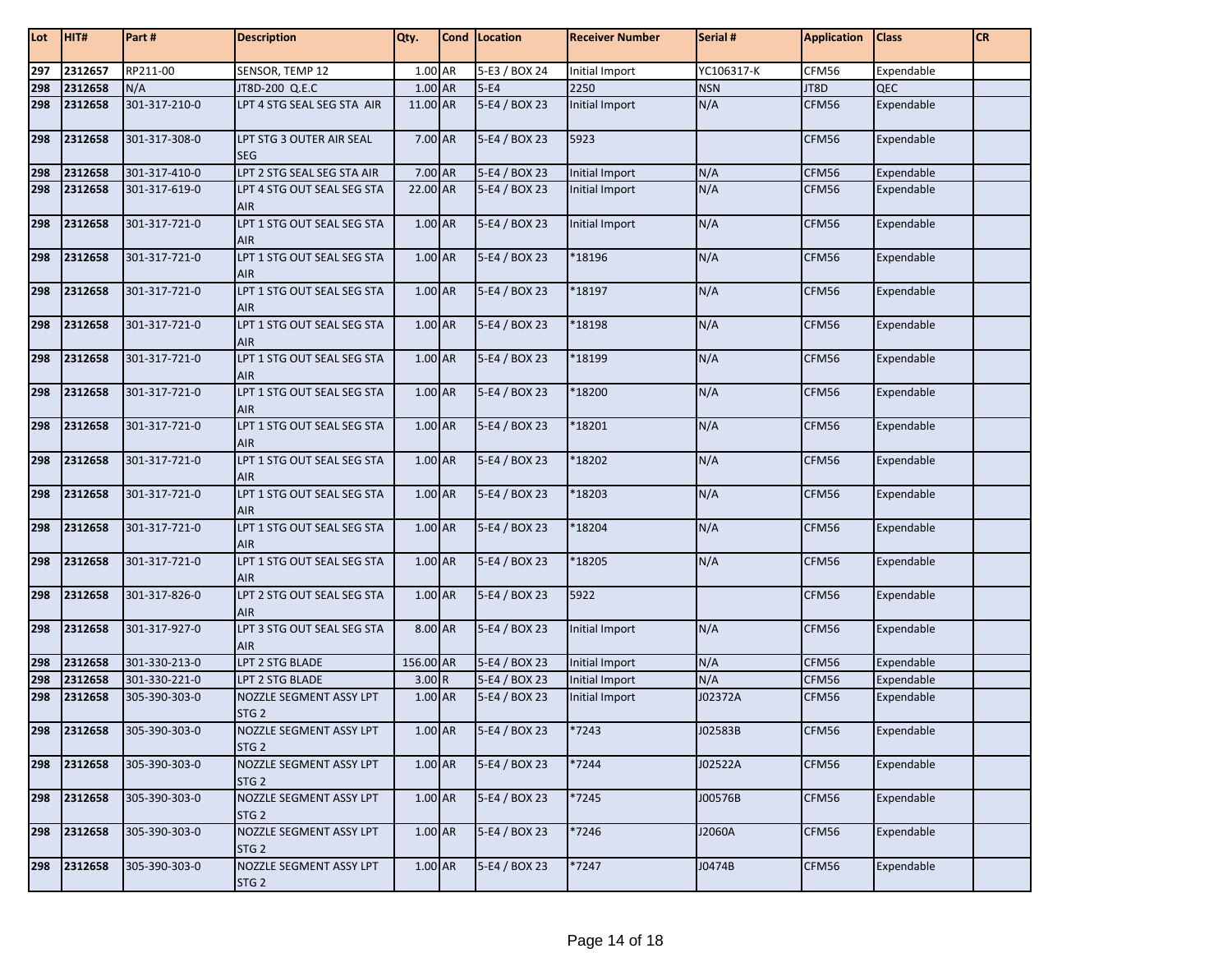| Lot | HIT#    | Part #        | <b>Description</b>                             | Qty.      | Cond   Location | <b>Receiver Number</b> | Serial #       | <b>Application</b> | <b>Class</b> | <b>CR</b> |
|-----|---------|---------------|------------------------------------------------|-----------|-----------------|------------------------|----------------|--------------------|--------------|-----------|
| 298 | 2312658 | 305-390-701-0 | NOZZLE SEGMENT ASSY LPT<br>STG <sub>3</sub>    | 1.00 AR   | 5-E4 / BOX 23   | *7342                  | AVAS4625       | CFM56              | Expendable   |           |
| 298 | 2312658 | 305-390-701-0 | NOZZLE SEGMENT ASSY LPT<br>STG <sub>3</sub>    | 1.00 AR   | 5-E4 / BOX 23   | *7343                  | AVAS4618       | CFM56              | Expendable   |           |
| 298 | 2312658 | 305-390-701-0 | NOZZLE SEGMENT ASSY LPT<br>STG <sub>3</sub>    | 1.00 AR   | 5-E4 / BOX 23   | *7345                  | AS29           | CFM56              | Expendable   |           |
| 298 | 2312658 | 305-390-701-0 | NOZZLE SEGMENT ASSY LPT<br>STG <sub>3</sub>    | 1.00 AR   | 5-E4 / BOX 23   | *7348                  | AVAS4615       | CFM56              | Expendable   |           |
| 298 | 2312658 | 305-390-704-0 | NOZZLE SEGMENT ASSY LPT<br>STG <sub>3</sub>    | 1.00 AR   | 5-E4 / BOX 23   | *7370                  | J80W716        | CFM56              | Expendable   |           |
| 298 | 2312658 | 305-390-704-0 | NOZZLE SEGMENT ASSY LPT<br>STG <sub>3</sub>    | 1.00 AR   | 5-E4 / BOX 23   | *7372                  | J8AE220        | CFM56              | Expendable   |           |
| 298 | 2312658 | 305-390-706-0 | NOZZLE SEGMENT ASSY LPT<br>STG <sub>3</sub>    | 1.00 AR   | 5-E4 / BOX 23   | Initial Import         | J8DR527        | CFM56              | Expendable   |           |
| 298 | 2312658 | 305-390-706-0 | NOZZLE SEGMENT ASSY LPT<br>STG <sub>3</sub>    | 1.00 AR   | 5-E4 / BOX 23   | *7397                  | J8DW533        | CFM56              | Expendable   |           |
| 298 | 2312658 | 305-390-801-0 | <b>NOZZLE SEGMENT ASSY LPT</b><br>STG 3 (BORE) | 1.00 AR   | 5-E4 / BOX 23   | Initial Import         | <b>BA66</b>    | CFM56              | Expendable   |           |
| 298 | 2312658 | 305-390-803-0 | NOZZLE SEGMENT ASSY LPT<br>STG 3 (BORE)        | 1.00 AR   | 5-E4 / BOX 23   | Initial Import         | <b>J8CA677</b> | CFM56              | Expendable   |           |
| 298 | 2312658 | 305-390-901-0 | NOZZLE SEGMENT ASSY LPT<br>STG 4               | $1.00$ AR | 5-E4 / BOX 23   | *17879                 | AVAS4635       | CFM56              | Expendable   |           |
| 298 | 2312658 | 305-390-901-0 | NOZZLE SEGMENT ASSY LPT<br>STG 4               | 1.00 AR   | 5-E4 / BOX 23   | *17881                 | AVAS4646       | CFM56              | Expendable   |           |
| 298 | 2312658 | 305-390-901-0 | NOZZLE SEGMENT ASSY LPT<br>STG 4               | 1.00 AR   | 5-E4 / BOX 23   | *17882                 | AVAS4629       | CFM56              | Expendable   |           |
| 298 | 2312658 | 305-390-901-0 | NOZZLE SEGMENT ASSY LPT<br>STG 4               | 1.00 AR   | 5-E4 / BOX 23   | *17887                 | AVAS4643       | CFM56              | Expendable   |           |
| 298 | 2312658 | 305-390-901-0 | NOZZLE SEGMENT ASSY LPT<br>STG 4               | 1.00 AR   | 5-E4 / BOX 23   | *17889                 | AVAS4632       | CFM56              | Expendable   |           |
| 298 | 2312658 | 305-390-901-0 | NOZZLE SEGMENT ASSY LPT<br>STG 4               | 1.00 AR   | 5-E4 / BOX 23   | *17890                 | AVAS4631       | CFM56              | Expendable   |           |
| 298 | 2312658 | 305-390-901-0 | NOZZLE SEGMENT ASSY LPT<br>STG 4               | 1.00 AR   | 5-E4 / BOX 23   | $*17891$               | AVAS4639       | CFM56              | Expendable   |           |
| 298 | 2312658 | 305-390-901-0 | NOZZLE SEGMENT ASSY LPT<br>STG 4               | 1.00 AR   | 5-E4 / BOX 23   | *17892                 | AVAS4645       | CFM56              | Expendable   |           |
| 298 | 2312658 | 305-390-901-0 | NOZZLE SEGMENT ASSY LPT<br>STG 4               | 1.00 AR   | 5-E4 / BOX 23   | *17893                 | AVAS4636       | CFM56              | Expendable   |           |
| 298 | 2312658 | 305-391-001-0 | NOZZLE SEGMENT ASSY LPT<br>STG 4 (BORE)        | 1.00 AR   | 5-E4 / BOX 23   | Initial Import         | AVAS4648       | CFM56              | Expendable   |           |
| 298 | 2312658 | 9528M56G01    | SHIELD NUT SUPPORT NOZZLE<br><b>INNER</b>      | 1.00 AR   | 5-E4 / BOX 23   | 5921                   | N/A            | CFM56              | Expendable   |           |
| 298 | 2312658 | 9528M57G01    | SHIELD NUT SUPPORT NOZZLE<br><b>INNER</b>      | 8.00 AR   | 5-E4 / BOX 23   | Initial Import         | N/A            | CFM56              | Expendable   |           |
| 298 | 2312658 | P103P15       | HPC BLADE STG 3                                | 52.00 AR  | 5-E4 / BOX 23   | Initial Import         | N/A            | CFM56              | Expendable   |           |
| 298 | 2312658 | P104P42       | HPC BLADE STG 4                                | 18.00 AR  | 5-E4 / BOX 23   | Initial Import         | N/A            | CFM56              | Expendable   |           |
| 298 | 2312658 | P104P43       | HPC BLADE STG 4                                | 28.00 AR  | 5-E4 / BOX 23   | Initial Import         | N/A            | CFM56              | Expendable   |           |
| 298 | 2312658 | P104P44       | HPC BLADE STG 4                                | 2.00 AR   | 5-E4 / BOX 23   | Initial Import         | N/A            | CFM56              | Expendable   |           |
| 298 | 2312658 | P104P45       | HPC BLADE STG 4                                | 2.00 AR   | 5-E4 / BOX 23   | Initial Import         | N/A            | CFM56              | Expendable   |           |
| 298 | 2312658 | P105P42       | HPC BLADE STG 5                                | 14.00 AR  | 5-E4 / BOX 23   | Initial Import         | N/A            | CFM56              | Expendable   |           |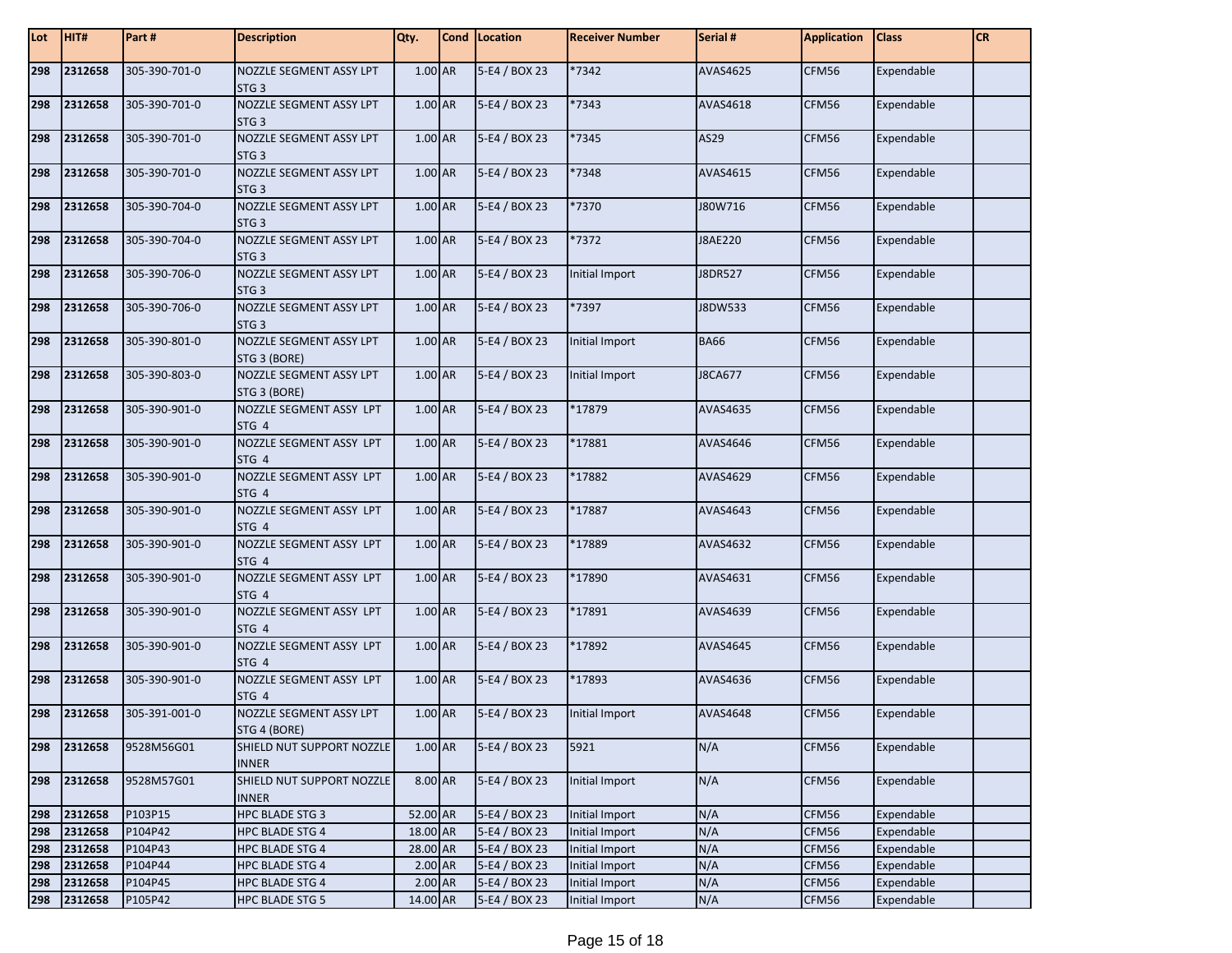| Lot | HIT#    | Part#         | <b>Description</b>                             | Qty.     | Cond Location | <b>Receiver Number</b> | Serial #        | <b>Application</b> | <b>Class</b> | <b>CR</b> |
|-----|---------|---------------|------------------------------------------------|----------|---------------|------------------------|-----------------|--------------------|--------------|-----------|
| 298 | 2312658 | P105P43       | <b>HPC BLADE STG 5</b>                         | 29.00 AR | 5-E4 / BOX 23 | Initial Import         | N/A             | CFM56              | Expendable   |           |
| 298 | 2312658 | P105P44       | <b>HPC BLADE STG 5</b>                         | 2.00 AR  | 5-E4 / BOX 23 | Initial Import         | N/A             | CFM56              | Expendable   |           |
| 298 | 2312658 | P105P45       | <b>HPC BLADE STG 5</b>                         | 2.00 AR  | 5-E4 / BOX 23 | Initial Import         | N/A             | CFM56              | Expendable   |           |
| 298 | 2312658 | P107P39       | HPC BLADE STG 7                                | 2.00 AR  | 5-E4 / BOX 23 | Initial Import         | N/A             | CFM56              | Expendable   |           |
| 298 | 2312658 | P109P38       | <b>HPC BLADE STG 9</b>                         | 58.00 AR | 5-E4 / BOX 23 | Initial Import         | N/A             | CFM56              | Expendable   |           |
| 298 | 2312658 | P109P39       | <b>HPC BLADE STG 9</b>                         | 5.00 AR  | 5-E4 / BOX 23 | Initial Import         | N/A             | CFM56              | Expendable   |           |
| 298 | 2312658 | P109P40       | <b>HPC BLADE STG 9</b>                         | 2.00 AR  | 5-E4 / BOX 23 | Initial Import         | N/A             | CFM56              | Expendable   |           |
| 298 | 2312658 | P109P41       | HPC BLADE STG 9                                | 2.00 AR  | 5-E4 / BOX 23 | Initial Import         | N/A             | CFM56              | Expendable   |           |
| 298 | 2312658 | P142P03       | HPC BLADE STG 2                                | 16.00 AR | 5-E4 / BOX 23 | Initial Import         | N/A             | CFM56              | Expendable   |           |
| 298 | 2312658 | P142P05       | <b>HPC BLADE STG 2</b>                         | 30.00 AR | 5-E4 / BOX 23 | Initial Import         | N/A             | CFM56              | Expendable   |           |
| 298 | 2312658 | P191P08       | <b>HPC BLADE STG 1</b>                         | 29.00 AR | 5-E4 / BOX 23 | Initial Import         | N/A             | CFM56              | Expendable   |           |
| 298 | 2312658 | P191P10       | <b>HPC BLADE STG 1</b>                         | 5.00 AR  | 5-E4 / BOX 23 | Initial Import         | N/A             | CFM56              | Expendable   |           |
| 299 | 2312659 | 121762-3      | SHAFT, ASSY-FLEXIBLE MAIN                      | 1.00 AR  | 5-E5 / BOX 25 | Initial Import         | N/A             | CFM56              | Expendable   |           |
| 299 | 2312659 | 121762-4      | SHAFT, ASSY-FLEXIBLE                           | 11.00 AR | 5-E5 / BOX 25 | Initial Import         | N/A             | CFM56              | Expendable   |           |
| 299 | 2312659 | 1283M47P14    | <b>BLANKET INSULATION</b>                      | 1.00 AR  | 5-E5 / BOX 25 | Initial Import         | N/A             | CFM56              | Expendable   |           |
| 299 | 2312659 | 1283M47P15    | <b>BLANKET INSULATION</b>                      | 1.00 AR  | 5-E5 / BOX 25 | Initial Import         | N/A             | CFM56              | Expendable   |           |
| 299 | 2312659 | 1283M47P17    | <b>BLANKET INSULATION</b>                      | 1.00 AR  | 5-E5 / BOX 25 | Initial Import         | N/A             | CFM56              | Expendable   |           |
| 299 | 2312659 | 1283M47P27    | <b>BLANKET INSULATION</b>                      | 1.00 AR  | 5-E5 / BOX 25 | Initial Import         | N/A             | CFM56              | Expendable   |           |
| 299 | 2312659 | 1285M67G02    | SEAL, STATIONARY HPT INN                       | 1.00 AR  | 5-E5 / BOX 25 | Initial Import         | <b>TWGC9226</b> | CFM56              | Expendable   |           |
| 299 | 2312659 | 1558M92G02    | SUPPORT CPRSR STTR CASE                        | 1.00 AR  | 5-E5 / BOX 25 | Initial Import         | GEVDP199        | CFM56              | Expendable   |           |
| 299 | 2312659 | 301-298-802-0 | SHIM-ASSY                                      | 1.00 AR  | 5-E5 / BOX 25 | Initial Import         | N/A             | CFM56              | Expendable   |           |
| 299 | 2312659 | 301-298-909-0 | <b>NUT SLOTTED</b>                             | 1.00 AR  | 5-E5 / BOX 25 | Initial Import         | N/A             | CFM56              | Expendable   |           |
| 299 | 2312659 | 301-324-110-0 | SHIELD, LPT STTR SHRD STG 2                    | 1.00 AR  | 5-E5 / BOX 25 | Initial Import         | N/A             | CFM56              | Expendable   |           |
| 299 | 2312659 | 301-324-304-0 | SHIELD, LPT STTR SHRD STG 3                    | 1.00 AR  | 5-E5 / BOX 25 | Initial Import         | N/A             | CFM56              | Expendable   |           |
| 299 | 2312659 | 301-324-504-0 | SHIELD, LPT STTR SHRD STG 4                    | 1.00 AR  | 5-E5 / BOX 25 | Initial Import         | N/A             | CFM56              | Expendable   |           |
| 299 | 2312659 | 301-330-814-0 | SEAL, ROTATING AIR REAR                        | 1.00 AR  | 5-E5 / BOX 25 | Initial Import         | JB81306         | CFM56              | Expendable   |           |
| 299 | 2312659 | 301-330-908-0 | SEAL, ROTATING AIR AND OIL                     | 1.00 AR  | 5-E5 / BOX 25 | Initial Import         | FPZ0331         | CFM56              | Expendable   |           |
|     |         |               | <b>REAR</b>                                    |          |               |                        |                 |                    |              |           |
| 299 | 2312659 | 301-331-721-0 | SEAL ROTATING AIR LPT STG 1                    | 1.00 AR  | 5-E5 / BOX 25 | Initial Import         | RP01697         | CFM56              | <b>LLP</b>   | 3098      |
| 299 | 2312659 | 301-331-820-0 | SEAL, ROTATING AIR LPT RTR<br>STG <sub>2</sub> | 1.00 AR  | 5-E5 / BOX 25 | Initial Import         | FPZ0014         | CFM56              | <b>LLP</b>   | 1275      |
| 299 | 2312659 | 301-331-923-0 | SEAL, ROTATING AIR LPT RTR<br>STG <sub>3</sub> | 1.00 AR  | 5-E5 / BOX 25 | Initial Import         | JN00249         | CFM56              | <b>LLP</b>   | 2754      |
| 299 | 2312659 | 301-332-016-0 | SEAL ROTG AIR LPT RTR STG 4                    | 1.00 AR  | 5-E5 / BOX 25 | Initial Import         | RP01778         | CFM56              | <b>LLP</b>   | 4266      |
| 299 | 2312659 | 301-332-108-0 | RETAINER, BL LPT RTR STG 1                     | 1.00 AR  | 5-E5 / BOX 25 | Initial Import         | N/A             | CFM56              | Expendable   |           |
| 299 | 2312659 | 301-332-207-0 | RETAINER, LPT BL RTR STG 2                     | 1.00 AR  | 5-E5 / BOX 25 | Initial Import         | N/A             | CFM56              | Expendable   |           |
| 299 | 2312659 | 301-332-313-0 | RETAINER, BL LPT RTR                           | 2.00 AR  | 5-E5 / BOX 25 | Initial Import         | N/A             | CFM56              | Expendable   |           |
| 299 | 2312659 | 301-350-238-0 | <b>COVER OIL INLET</b>                         | 1.00 AR  | 5-E5 / BOX 25 | Initial Import         | F500266         | CFM56              | Expendable   |           |
| 299 | 2312659 | 301-473-720-0 | PANEL, FAN DUCT                                | 1.00 AR  | 5-E5 / BOX 25 | Initial Import         | N/A             | CFM56              | Expendable   |           |
| 299 | 2312659 | 301-519-418-0 | SEAL, ROTATING AIR                             | 1.00 AR  | 5-E5 / BOX 25 | Initial Import         | FR00307         | CFM56              | Expendable   |           |
|     |         |               | <b>FORWARD</b>                                 |          |               |                        |                 |                    |              |           |
| 299 | 2312659 | 301-546-107-0 | PLUG LPT SHAFT                                 | 1.00 AR  | 5-E5 / BOX 25 | Initial Import         | N/A             | CFM56              | Expendable   |           |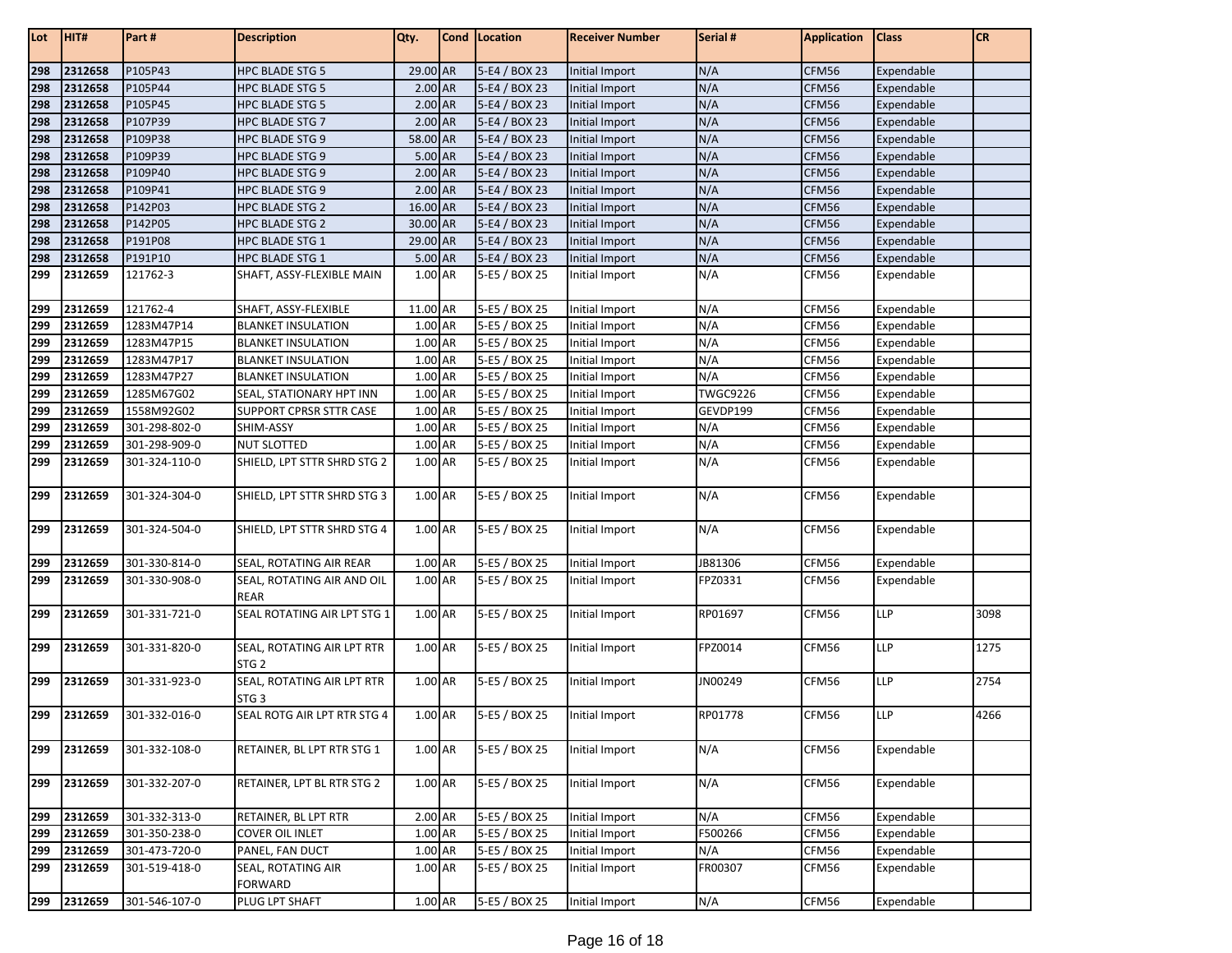| Lot        | HIT#               | Part #                         | <b>Description</b>           | Qty.               | Cond   Location                | <b>Receiver Number</b>           | Serial #       | <b>Application</b> | <b>Class</b>             | CR |
|------------|--------------------|--------------------------------|------------------------------|--------------------|--------------------------------|----------------------------------|----------------|--------------------|--------------------------|----|
| 299        | 2312659            | 301-547-905-0                  | NUT RETAINING, NO 5 BRG      | 1.00 AR            | 5-E5 / BOX 25                  | Initial Import                   | N/A            | CFM56              | Expendable               |    |
| 299        | 2312659            | 301-555-228-0                  | TURBINE SHROUD SUPPORT       | 1.00 AR            | 5-E5 / BOX 25                  | Initial Import                   | FPO1421        | CFM56              | Expendable               |    |
|            |                    |                                |                              |                    |                                |                                  |                |                    |                          |    |
| 299        | 2312659            | 305-078-648-0                  | LPT REAR CASE ASSY           | 1.00 AR            | 5-E5 / BOX 25                  | Initial Import                   | JN82536        | CFM56              | Expendable               |    |
| 299        | 2312659            | 305-082-812-0                  | PANEL FAN DUCT               | 1.00 AR            | 5-E5 / BOX 25                  | Initial Import                   | N/A            | CFM56              | Expendable               |    |
| 299        | 2312659            | 305-097-903-0                  | <b>BUMPER BEARING</b>        | 1.00 AR            | 5-E5 / BOX 25                  | Initial Import                   | N/A            | CFM56              | Expendable               |    |
| 299        | 2312659            | 305-098-405-0                  | SEAL, ROTATING OIL           | 1.00 AR            | 5-E5 / BOX 25                  | Initial Import                   | JB82723        | CFM56              | Expendable               |    |
|            |                    |                                | FORWARD                      |                    |                                |                                  |                |                    |                          |    |
| 299        | 2312659            | 305-371-308-0                  | <b>REAR COVER</b>            | 1.00 AR            | 5-E5 / BOX 25                  | Initial Import                   | N/A            | CFM56              | Expendable               |    |
| 299        | 2312659            | 305-397-801-0                  | <b>CLAMP AIR TUBE</b>        | 4.00 AR            | 5-E5 / BOX 25                  | Initial Import                   | N/A            | CFM56              | Expendable               |    |
| 299        | 2312659            | 332A1908-55                    | DEFLECTOR-ASSY               | 1.00 AR            | 5-E5 / BOX 25                  | Initial Import                   | N/A            | CFM56              | Expendable               |    |
| 299        | 2312659            | 333A1130-1                     | INNER RING SEGMENT.          | 1.00 AR            | 5-E5 / BOX 25                  | Initial Import                   | 1314           | CFM56              | Expendable               |    |
| 299        | 2312659            | 333A1130-2                     | INNER RING SEGMENT.          | 1.00 AR            | 5-E5 / BOX 25                  | Initial Import                   | 838            | CFM56              | Expendable               |    |
| 299        | 2312659            | 333A1130-3                     | INNER RING SEGMENT.          | 1.00 AR            | 5-E5 / BOX 25                  | Initial Import                   | 1528           | CFM56              | Expendable               |    |
| 299        | 2312659            | 333A1143-1                     | SUPPORT STRUT                | 1.00 AR            | 5-E5 / BOX 25                  | 6022                             |                | CFM56              | Expendable               |    |
| 299        | 2312659            | 333A1144-13                    | STRUT FAIRING, ASSY          | 1.00 AR            | 5-E5 / BOX 25                  | Initial Import                   | N/A            | CFM56              | Expendable               |    |
| 299        | 2312659            | 333A1144-14                    | STRUT FAIRING, ASSY          | 1.00 AR            | 5-E5 / BOX 25                  | Initial Import                   | N/A            | CFM56              | Expendable               |    |
| 299        | 2312659            | 333A1162-3                     | FAIRING                      | 1.00 AR            | 5-E5 / BOX 25                  | 6023                             |                | CFM56              | Expendable               |    |
| 299        | 2312659            | 333A1162-4                     | <b>FAIRING</b>               | 1.00 AR            | 5-E5 / BOX 25                  | 6021                             |                | CFM56              | Expendable               |    |
| 299        | 2312659            | 333A1163-12                    | FIRE WALL ASSY               | 1.00 AR            | 5-E5 / BOX 25                  | Initial Import                   | N/A            | CFM56              | Expendable               |    |
| 299        | 2312659            | 335-003-822-0                  | <b>FAIRING SPLITTER</b>      | 1.00 AR            | 5-E5 / BOX 25                  | Initial Import                   | N/A            | CFM56              | Expendable               |    |
| 299        | 2312659            | 335-011-208-0                  | CONE, ASSY REAR SPINNER      | 1.00 AR            | 5-E5 / BOX 25                  | Initial Import                   | RT05608        | CFM56              | Expendable               |    |
| 299        | 2312659            | 335-031-201-0                  | PANEL FAN DUCT               | 1.00 AR            | 5-E5 / BOX 25                  | Initial Import                   | N/A            | CFM56              | Expendable               |    |
| 299        | 2312659            | 335-031-301-0                  | PANEL FAN DUCT               | 1.00 AR            | 5-E5 / BOX 25                  | Initial Import                   | N/A            | CFM56              | Expendable               |    |
| 299        | 2312659            | 335-031-501-0                  | PANEL, FAN DUCT              | 1.00 AR            | 5-E5 / BOX 25                  | Initial Import                   | N/A            | CFM56              | Expendable               |    |
| 299        | 2312659            | 335-031-601-0                  | PANEL FAN DUCT               | 1.00 AR            | 5-E5 / BOX 25                  | Initial Import                   | N/A            | CFM56              | Expendable               |    |
| 299        | 2312659            | 335-034-101-0                  | PANEL FAN DUCT               | 1.00 AR            | 5-E5 / BOX 25                  | Initial Import                   | N/A            | CFM56              | Expendable               |    |
| 299        | 2312659            | 335-034-201-0                  | PANEL, FAN DUCT              | 1.00 AR            | 5-E5 / BOX 25                  | Initial Import                   | N/A            | CFM56              | Expendable               |    |
| 299<br>299 | 2312659<br>2312659 | 335-041-801-0<br>335-106-402-0 | FRAME-ASSY LPT               | 1.00 AR<br>1.00 AR | 5-E5 / BOX 25                  | Initial Import                   | N/A<br>RR03723 | CFM56<br>CFM56     | Expendable               |    |
|            |                    |                                | CONE, SPINNER FRONT          |                    | 5-E5 / BOX 25                  | Initial Import                   |                |                    | Expendable               |    |
| 299<br>299 | 2312659<br>2312659 | 335-108-701-0<br>335-108-801-0 | <b>SLIDE</b><br><b>SLIDE</b> | 2.00 AR<br>2.00 AR | 5-E5 / BOX 25<br>5-E5 / BOX 25 | Initial Import<br>Initial Import | N/A<br>N/A     | CFM56<br>CFM56     | Expendable<br>Expendable |    |
| 299        | 2312659            | 335-108-901-0                  | <b>SLIDE</b>                 | 2.00 AR            | 5-E5 / BOX 25                  | Initial Import                   | N/A            | CFM56              | Expendable               |    |
| 299        | 2312659            | 335-109-101-0                  | <b>SLIDE</b>                 | 1.00 AR            | 5-E5 / BOX 25                  | Initial Import                   | N/A            | CFM56              | Expendable               |    |
| 299        | 2312659            | 335-109-201-0                  | <b>SLIDE</b>                 | 1.00 AR            | 5-E5 / BOX 25                  | Initial Import                   | N/A            | CFM56              | Expendable               |    |
| 299        | 2312659            | 335-109-301-0                  | <b>SLIDE</b>                 | 1.00 AR            | 5-E5 / BOX 25                  | Initial Import                   | N/A            | CFM56              | Expendable               |    |
| 299        | 2312659            | 335-109-401-0                  | <b>SLIDE</b>                 | 1.00 AR            | 5-E5 / BOX 25                  | Initial Import                   | N/A            | CFM56              | Expendable               |    |
| 299        | 2312659            | 335-262-201-0                  | <b>FLANGE, SWIVEL</b>        | 2.00 AR            | 5-E5 / BOX 25                  | Initial Import                   | N/A            | CFM56              | Expendable               |    |
| 299        | 2312659            | 335-306-301-0                  | NUT, LOCKING                 | 1.00 AR            | 5-E5 / BOX 25                  | Initial Import                   | N/A            | CFM56              | Expendable               |    |
| 299        | 2312659            | 336-053-703-0                  | <b>FEEDBACK VBV LINK ROD</b> | 1.00 AR            | 5-E5 / BOX 25                  | Initial Import                   | N/A            | CFM56              | Expendable               |    |
| 299        | 2312659            | 650-784-037-0                  | NUT, SLFLKG                  | 1.00 AR            | 5-E5 / BOX 25                  | Initial Import                   | N/A            | CFM56              | Expendable               |    |
| 299        | 2312659            | 650-784-038-0                  | NUT, SLFLKG                  | 1.00 AR            | 5-E5 / BOX 25                  | Initial Import                   | N/A            | CFM56              | Expendable               |    |
| 299        | 2312659            | 9339M40G01                     | STA, OIL SEAL                | 1.00 AR            | 5-E5 / BOX 25                  | Initial Import                   | PKP01501       | CFM56              | Expendable               |    |
| 299        | 2312659            | 9339M45P02                     | RETAINER, NO. 4 BEARING      | 1.00 AR            | 5-E5 / BOX 25                  | Initial Import                   | DED10211       | CFM56              | Expendable               |    |
| 299        | 2312659            | 9513M20P04                     | LINK, CONNECTING             | 2.00 AR            | 5-E5 / BOX 25                  | Initial Import                   | N/A            | CFM56              | Expendable               |    |
|            |                    |                                | <b>ACTUATION RING IGV</b>    |                    |                                |                                  |                |                    |                          |    |
| 299        | 2312659            | 9513M21P06                     | LINK CONNECTING              | 2.00 AR            | 5-E5 / BOX 25                  | Initial Import                   | N/A            | CFM56              | Expendable               |    |
|            |                    |                                | <b>ACTUATING RING STG 1</b>  |                    |                                |                                  |                |                    |                          |    |
| 299        | 2312659            | 9513M22P05                     | LINK CONNECTING              | 2.00 AR            | 5-E5 / BOX 25                  | Initial Import                   | N/A            | CFM56              | Expendable               |    |
|            |                    |                                | <b>ACTUATING RING STG 2</b>  |                    |                                |                                  |                |                    |                          |    |